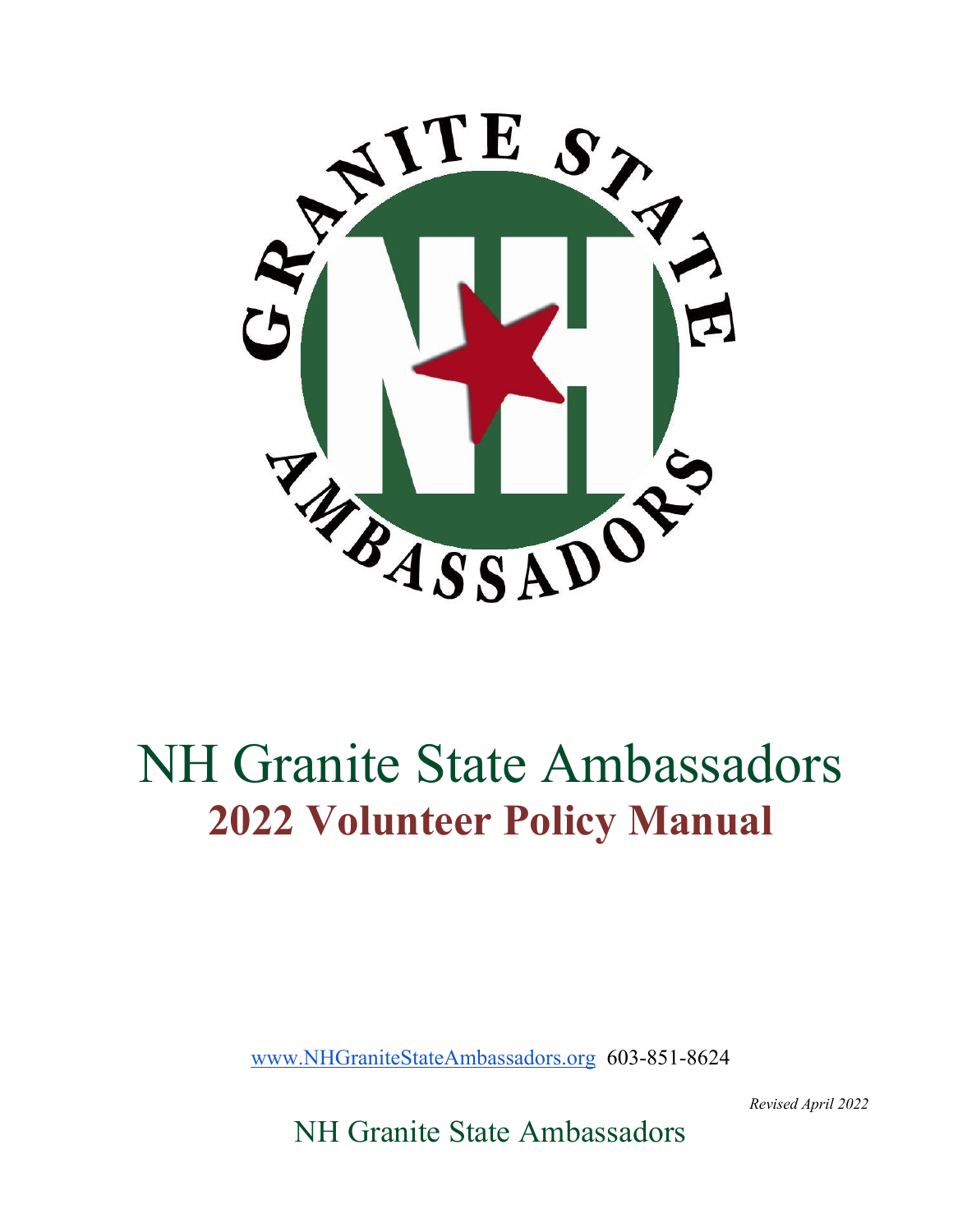### **TABLE OF CONTENTS**

| Welcome                           | 3                       |
|-----------------------------------|-------------------------|
| <b>Help / Contact Info</b>        | $\overline{\mathbf{4}}$ |
| <b>Image &amp; Teamwork</b>       | $5-9$                   |
| <b>GSA Dress Code</b>             | 5                       |
| <b>NHGSA Ethics</b>               | $\, 8$                  |
| Our Mission & Core Values         | 9                       |
| <b>Volunteering</b>               | $10 - 17$               |
| Signing Up to Volunteer Your Time | 11                      |
| Volunteer Scheduling Etiquette    | 12                      |
| <b>Accumulating Service Hours</b> | 13                      |
| Tracking your hours/attendance    | 13                      |
| Volunteers in good standing       | 15                      |
| Tour Eligibility                  | 15                      |
| Perks and Incentives              | 16                      |
| <b>Annual Awards Luncheon</b>     | 17                      |
| <b>Preparing for Duty</b>         | 17                      |
| <b>On Duty</b>                    | 18-20                   |
| <b>Opening/Closing Procedures</b> | 18                      |
| Sign-In & Tick Sheets             | 18                      |
| Desk Book                         | 19                      |
| Literature                        | 19                      |
| Telephones/Computers              | 19                      |
| <b>On-Duty Parking</b>            | 20                      |
| <b>Emergency Procedures</b>       | 20                      |
| Security & Law Enforcement        | 20                      |
| Medical & Other Emergencies       | 21                      |
|                                   |                         |
| Media                             | 21                      |
| <b>Volunteer Insurance</b>        | 22                      |
| Recruitment                       | 22                      |
| <b>Termination</b>                | 22                      |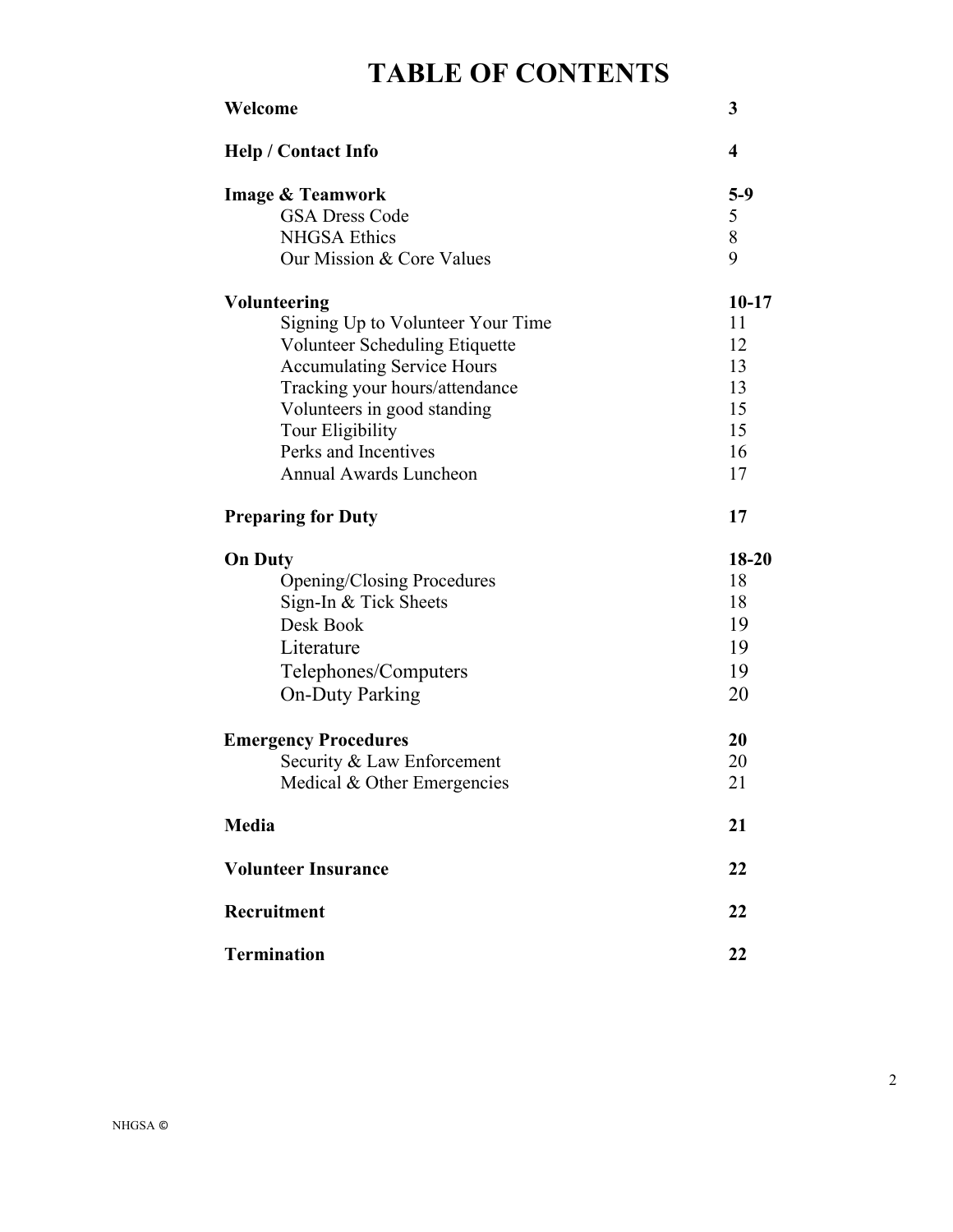### **WELCOME**

Whether you are already a Granite State Ambassador (GSA) or you are newly certified, we welcome you to our organization. NH Granite State Ambassadors (NHGSA) is a non-profit, charitable,  $501(C)(3)$  organization that trains and manages volunteers and employees who serve at visitor information centers throughout the state of New Hampshire.

GSAs are volunteers, industry professionals, and residents of New Hampshire who have been trained and certified as "*New Hampshire Information Specialists.*" GSAs volunteer at our member visitor and information centers and special events. They may also work at hotels, chambers of commerce, museums, restaurants, real estate offices, and more! Each GSA is an important part of our success.



Without supporters like you, there would not be an NHGSA program. THANK YOU!

This manual was designed to help both NHGSA management and GSAs alike. We hope you will feel free to help us develop and update this manual as necessary.

Each of our partnering centers has its own specific interpretations of the "general" NHGSA systems. **Let this manual offer flexibility by providing a floor, rather than a ceiling, to allow for outstanding service**. On our website's "For Current GSAs" section, you will find more detailed information on each individual center and event. Each Center has its own policies and safety procedures. Please review the information and Desk Books provided at EACH location at which you choose to volunteer. The Center Manager will help you interpret the systems if you have any questions.

### **NOTE:** *Center Managers, GSAs who are designated employees of a visitor information center, may have additional policies and procedures that supersede this manual.*

Granite State Ambassadors are held to the highest standards. We not only represent our company, partners, and sponsors, but we also represent NH and the entire hospitality industry. That is a heavy burden to carry. With that in mind, we have developed these guidelines to help you succeed.

This organization would not exist without our GSAs, and we know we can count on all to bring happy, sunny and smiling GSA faces to every volunteer location! We appreciate your time and your positive GSA customer service attitudes everywhere in the state.

*Again, thank you for your service at welcome and information centers throughout our state!*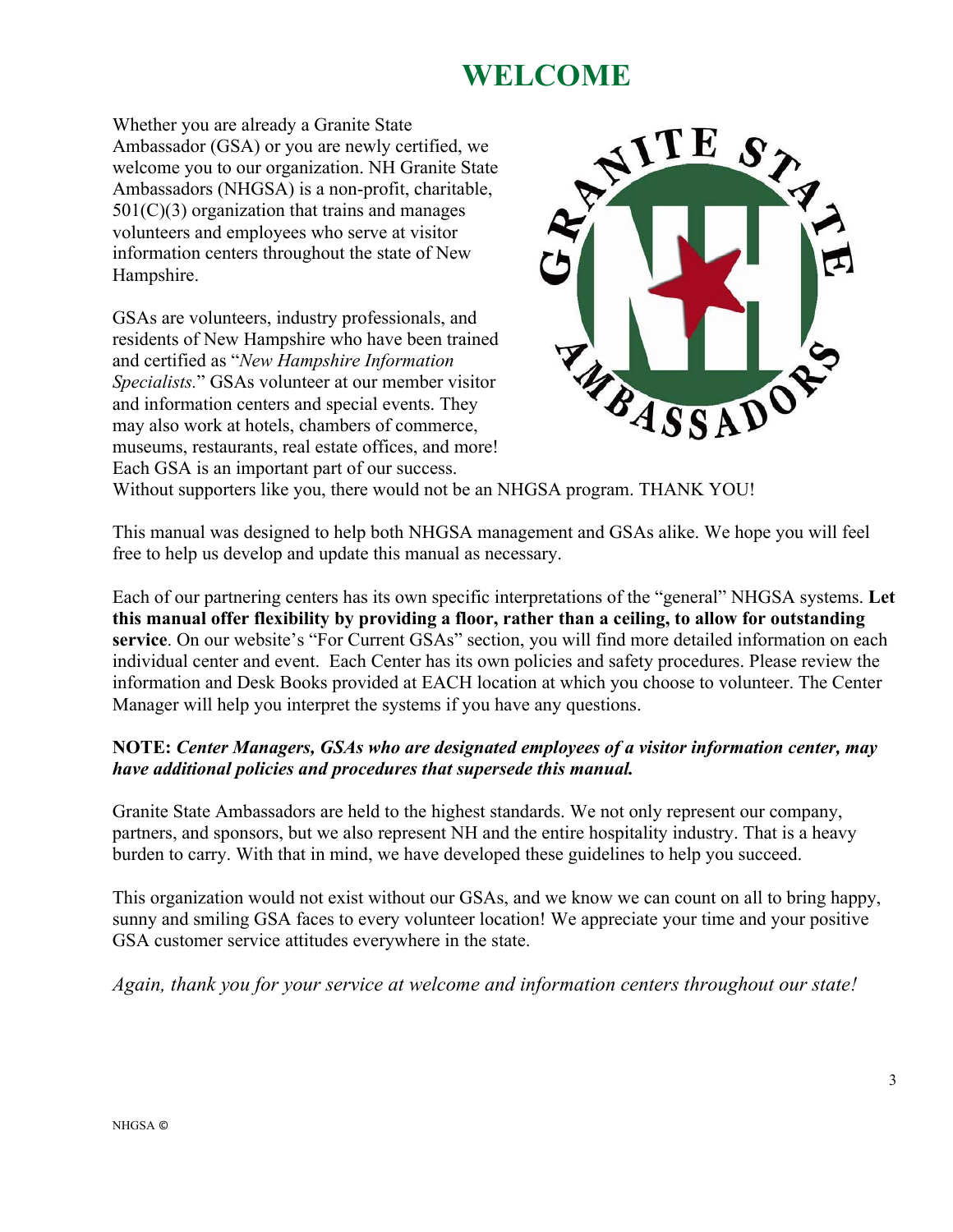### **HELP / CONTACT INFO**

Our NHGSA staff is always at your service! Contact us at any time. We all work from our homes and overlap our schedules to give you maximum support.

### **TELEPHONE NUMBERS & E-MAIL ADDRESSES**

Important numbers and emails for your center are posted on the Quick Reference Sheets for your center and are listed under the Contact and Visitor Center tabs on the website (www.nhgsa.com).

### **Should you need immediate assistance, never hesitate to contact Kelly's cell phone** (yes, you can give it out) **anytime for any NHGSA need.**

Kelly and Emily work in tandem on almost everything, so don't worry about reaching out to the 'right' person. We are both available to help with anything you need.

### **NHGSA staff:**

#### **Kelly Bryer, Executive Director**

Organization Leadership, Development, MHT Center Manager, Training Coordinator, Marketing & Website, Staff Support GSA Cell: 603-851-8624 Kelly@nhgsa.com Home office: PO Box 417, Campton NH 03223 Kelly's personal cell phone (603-960-0272) forwards into the GSA Cell Phone.

#### **Emily McMaster, Communications Director**

Manages our volunteer communications and educational opportunities, as well as partnerships with Centers, Volunteer Relations, Event Management, and brochure distribution at the airport. 603-244-0757 emily@nhgsa.com

#### **Ashlee Rowley, On-Site Events Manager**

Provides on-site volunteer management for our larger events. Reach out to Kelly or Emily first. We will send you Ashlee's number if you are signed up for her days.

**Contractor: Michelle Demirjian, Chief Financial Officer** (Innovision Realty) Manages our contracts, billing, financial tracking & reporting. Michelle@nhgsa.com

Billing / Mailing Address (Michelle's office): 470 Mast Road, Goffstown NH 03045. Please note that Granite State Ambassadors doesn't have a physical office. Staff work from home.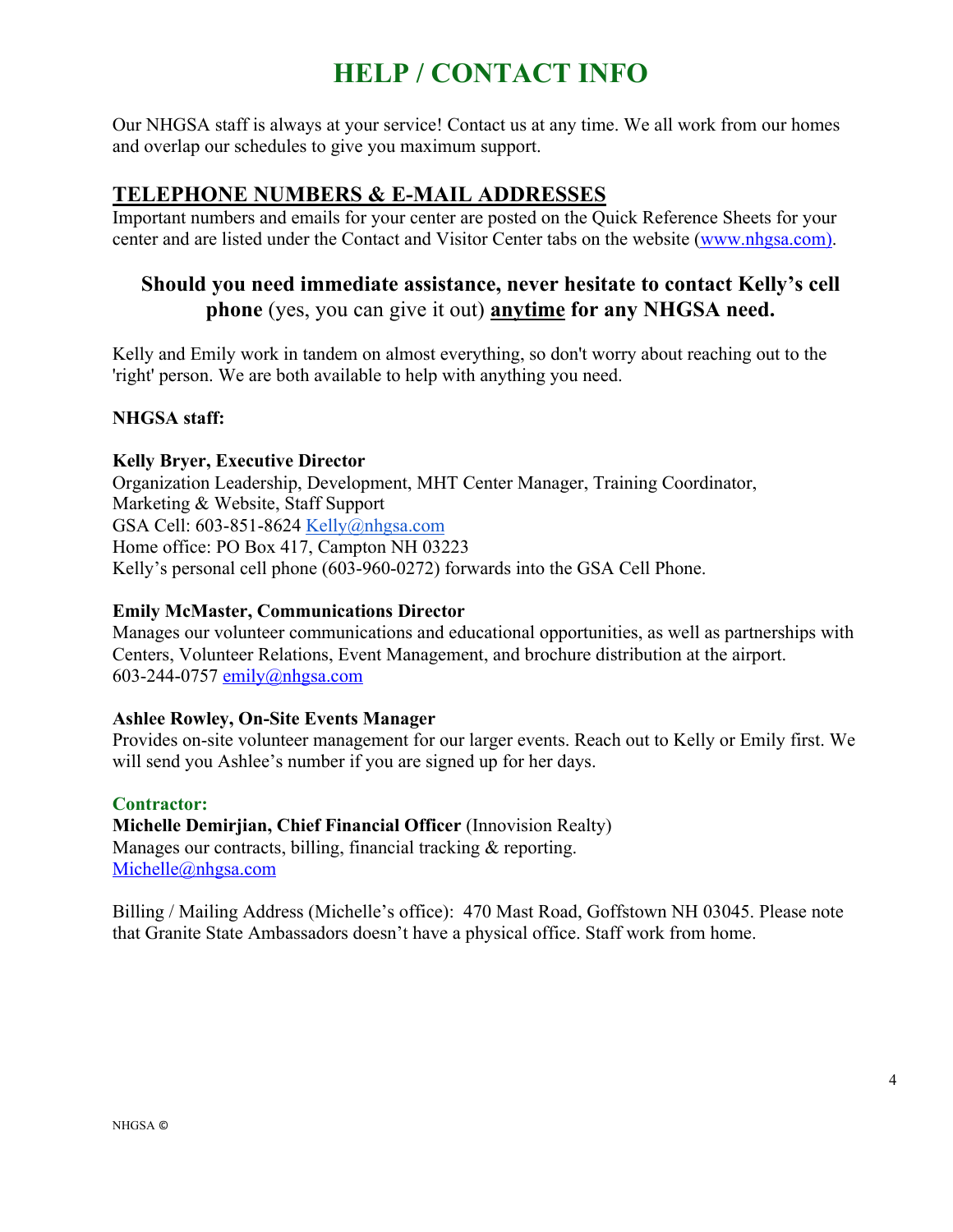# **IMAGE AND TEAMWORK**



*(summer)*

# **GSA DRESS CODE**

You are officially "on-duty" as a Granite State Ambassador at any customer contact points, including visitor information centers, tours, special events, and some meetings.

### *You must be in FULL uniform to receive credit for your volunteer time.*



*(winter)*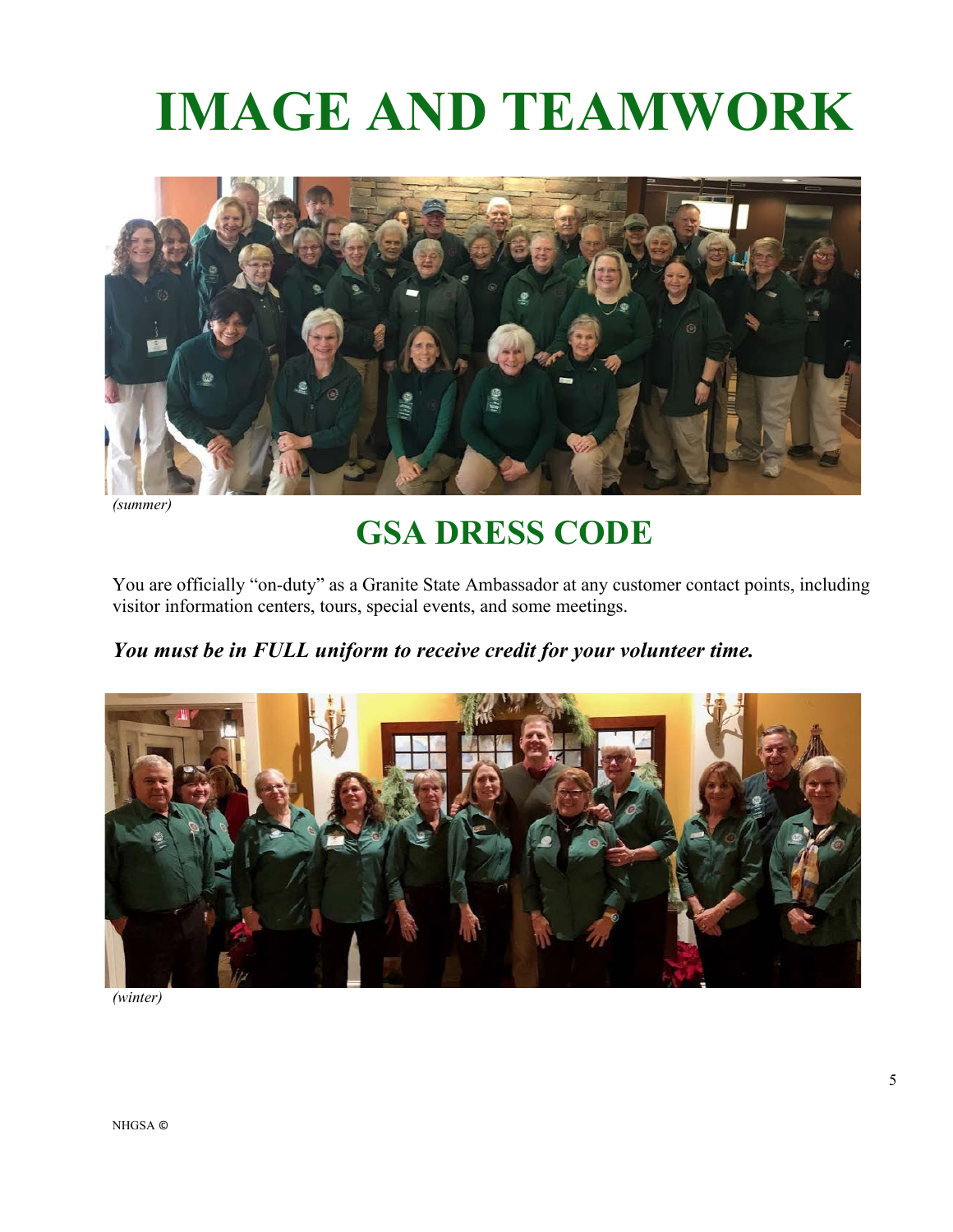The information sheet for each tour and event will detail any changes/exceptions to the GSA Uniform. Please read them carefully.

**GSA Name Tag** - Required when volunteering at all locations and while attending all GSA functions. GSAs start out with paper badges. In June and November, we issue green, 50-hour earned badges. In November, we issue both green and silver badges. You can order replacement badges up until a month before earned badges are issued through our online catalog.



**GSA Logo Staff Shirt** – If you have an official GSA logo'd shirt, you **must** wear it (if you require an

exception, contact GSA staff – all unlogo'd exceptions will require newbie badge or large green GSA badge only).

If you have not earned your 50-hour free shirt, you must wear a hunter green shirt with no logo. All shirts must be clean, unwrinkled, and sensible. NHGSA merchandise can be found on our website. Should you decide to purchase a shirt prior to earning your free shirt, you will receive a \$20 credit for our store when you earn your 50 hours. Ask Kelly for the coupon code to apply in our catalog.

Orders are generally placed in May and October and whenever else we meet our minimum of 24 items. Bulk orders save us all \$\$. We have some shirts available for purchase and do have samples to try on. Reach out to Kelly.

**Lands End:** You can order GSA embroidered shirts and merchandise from our Lands End store at any time. Shirts from here do NOT qualify for your free 50 hour shirt. The Lands End store gives you one more option to order and is not our standard shirt supplier. Details are found on our Merchandise Page at https://nhgranitestateambassadors.org/gsa/gsa-merchandise.

**Rule of thumb:** If your shirt is plain, our large logo must be visible – either embroidered or with a large green badge.

**Current approved exceptions:** NH State House Visitor Center volunteers may wear the center's 200th Anniversary shirt with the large green GSA Logo'd permanent badge (not the smaller 10-year / 1000 hour badge). GSA logo must be prominent.

Some events require that we wear their event shirt. In this case, you must wear your GSA badge. GSA hats are okay in addition to your badge. We will tell you if this is the case on the event's information page on our website.

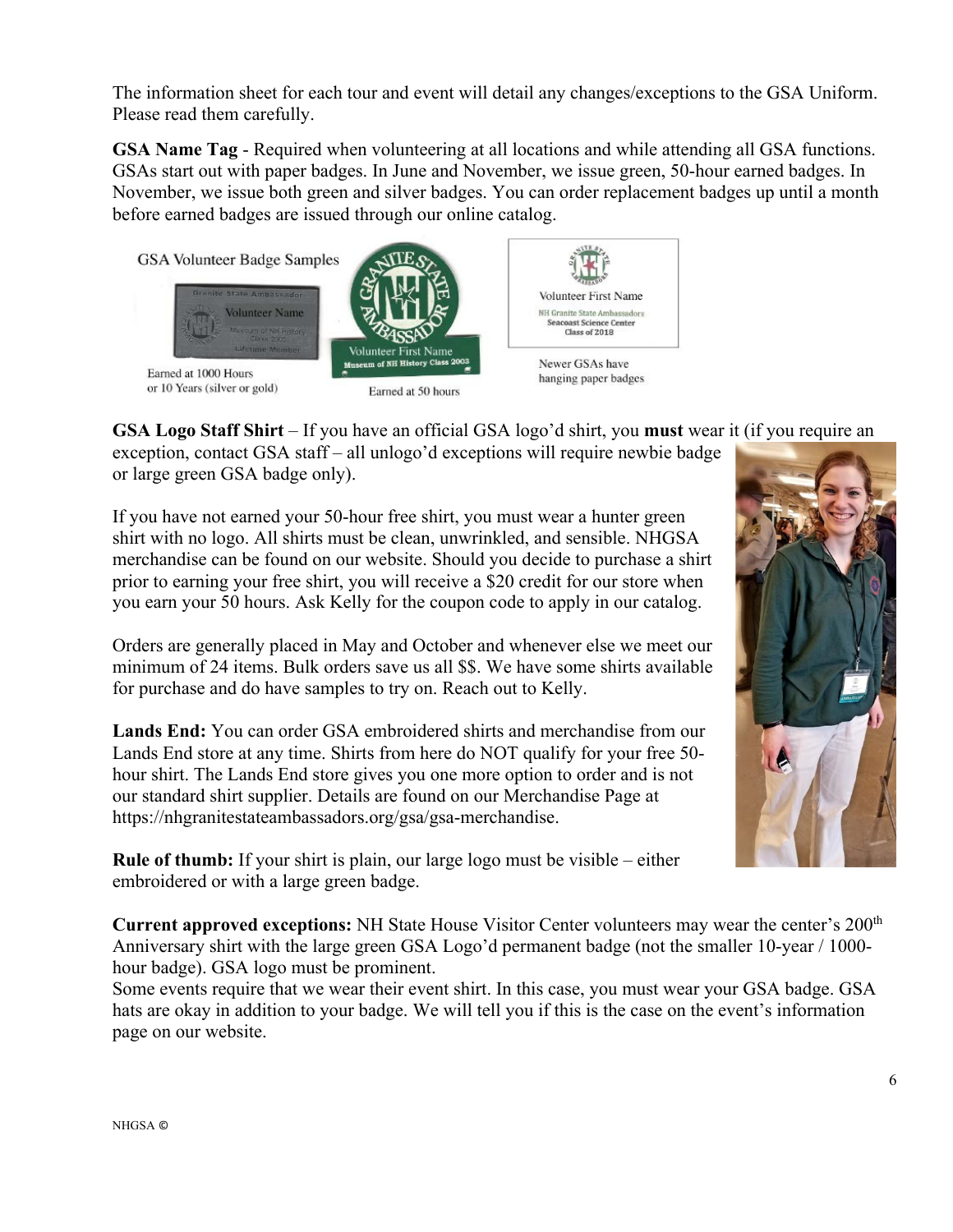**Pants/Shorts/Capris/Skirts – Allowed!** Note: Some centers and special events do not allow shorts.

**ICE OUT (Lake Winnipesaukee) – Columbus Day:** Pants must be khaki in color, and clean, unwrinkled, and sensible.

**Day after Columbus Day – ICE OUT (Lake Winnipesaukee):** Pants must be black in color, and clean, unwrinkled and sensible.

### **Comfortable Shoes/Sneakers/Sandals**

- No high heels
- Be aware of footwear policies at your center/event. (i.e.: no open-toed shoes)

#### **Hats**

- A GSA hat is preferable. Other NH, or non-logo'd hats are acceptable where appropriate
- Hats with other state/team logos are not acceptable (Note: Boston Red Sox is not NH)

### **Pocketbooks**

- No pocketbooks / purses are allowed on tours or at special events. You are on duty. Think of it this way - if you were a cashier at a store or waiting tables, would you have your purse on?
- Fanny-packs or small, *no-hands* wallets and wallet-style bags are allowed (approximately 6" X 4" in size)



- Small cinch backpacks may be allowed on some designated tours/events (this will be specified on the tour information sheet). This is for safety reasons. For example: a tour where we will be outside and you should have a windbreaker, water, and sunscreen available to you.

#### **Other**

- Please, no accessorizing. No scarves or other garments/accessories including jumpers/overalls). GSA logo'd vests are an exception. If you are wearing a plain green vest and have a large GSA logo'd green badge – you must wear that badge (instead of a silver badge)
- 
- Long-sleeve plain shirts may be worn underneath GSA Shirts. Acceptable colors are: hunter green, burgundy, black, navy blue, or white. The official State House Tour Sweater (burgundy) is approved apparel.

*"There is power in numbers. If you have ever attended an event or a GSA tour in which the entire team is 'in uniform' you will understand that power. While 'in uniform' we are representing our state, our industry, and our company."* – Judi Window, Founder

Yes, you will see shade variations on our green. We realize not every person feels comfortable in every shirt and manufacturers change their shades regularly. We want you to feel your best while being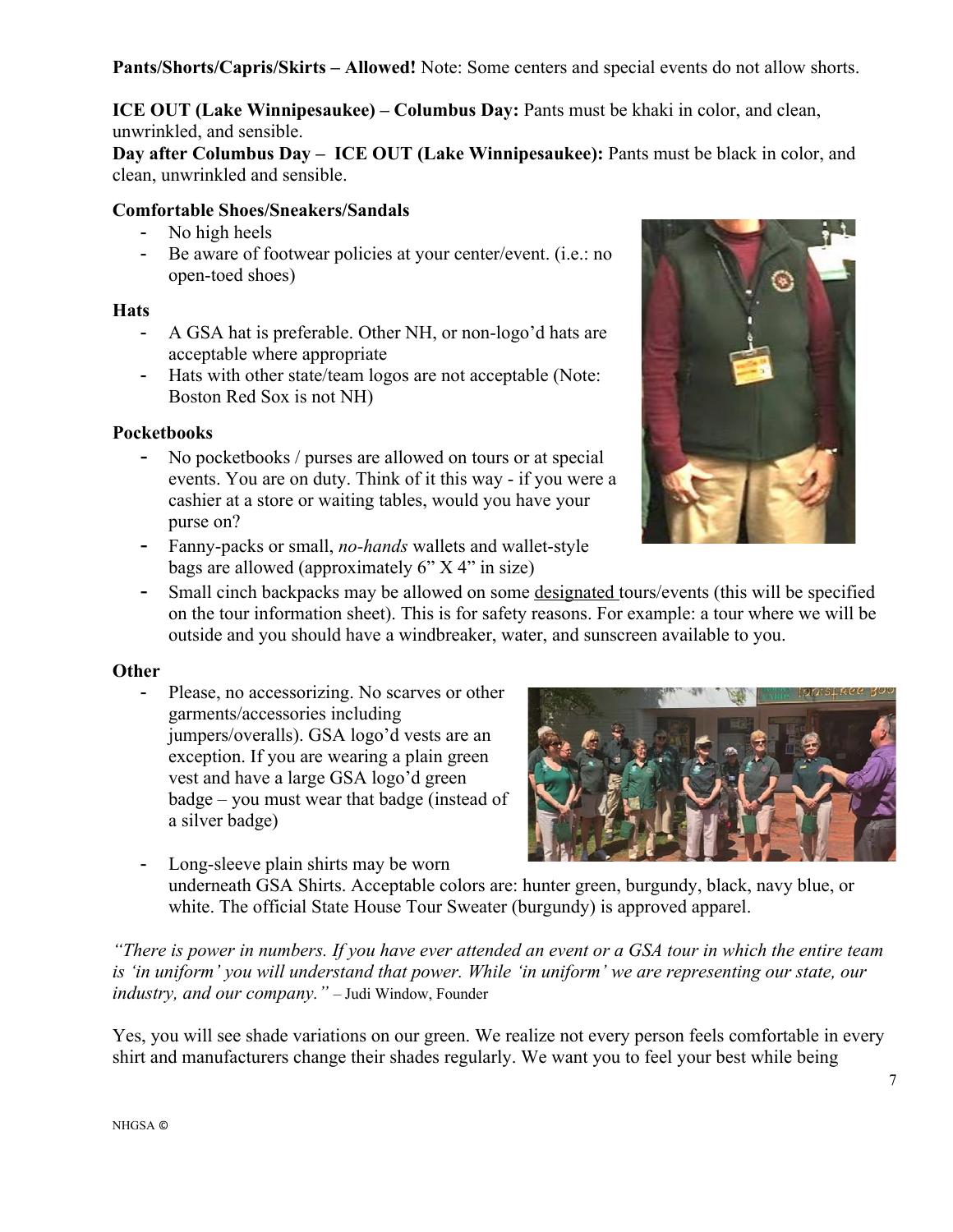authentic. Please stay true to the color selection we offer in our store when choosing your shirt. Hunter Green is always the preferred.

# **NHGSA ETHICS**

We encourage a strong feeling of camaraderie and support among our GSAs while serving our communities and state. Working together is essential for the seamless transitions between shifts and locations. Guests to our state should NOTICE our professionalism, training, and cooperation among ourselves and with State employees, and throughout the entire hospitality industry.

- 1. GSA to GSA, simply… Do unto others, as you would have them do unto you….
- 2. Communicate pleasantly and respectfully with other volunteers at all times.
- 3. Do not gossip about others. If you have a problem with another GSA, speak to your Center Manager or our staff about the situation. If you have a problem with your Center Manager, speak to our staff or Board Chair.
- 4. Support your GSA partner while on duty. Each GSA has their own way to do things. We all bring our own special gifts to the position… that is what makes us great! Even if it is not how "you" would do it, it doesn't mean it isn't correct. After you have taken care of all the guests and they have left the area, discuss the differences with your partner. Be open to new ideas.
- 5. Smoking, vaping, alcohol, and illegal drugs are not permitted while on duty. Prescription drugs are to be used responsibly and are allowed as long as they do not affect your behavior, our guests, or your GSA partner. Alcohol may be allowed at occasional GSA tours and/or social events but is not to be consumed while you are "on duty" at a center. Smoking is only allowed during breaks and in designated smoking areas.
- 6. POSITIVE ATTITUDES prevail. Do not speak badly of any event, property, location, attraction, or other state, especially while on the premises for a tour, training or gathering. Your personal opinions are important ONLY when you have something nice to say. Please remember that you are being hosted, and we ask that you don't demand things be as you would like them if you were there on your own. Send your constructive feedback to Kelly or Emily and we will forward it to the event organizers or center.
- 7. Do not discuss POLITICS, RELIGION, RACE, SEXUAL ORIENTATION/PREFERENCE, or SEX with guests, other GSAs, or staff while on duty. Someone is always listening and disagreeing with your point of view!
- 8. Specific visitor centers have policies regarding referring "members" or "paid participants" first. This means you should offer their member options first before offering other information. Be courteous of the organizations that support our GSA efforts and the financial needs to keep their centers open.
- 9. Be respectful of your center and center manager's space. Please do not rearrange their things, or 'move in'. Even if you are a regular, remember that it is their workspace and their equipment. If you are invited to share the staff's snack or water supply, it is for when you are on duty only. Please don't take one to go.

*"I believe in setting an example for our industry. I encourage each GSA to set their own example by encouraging and*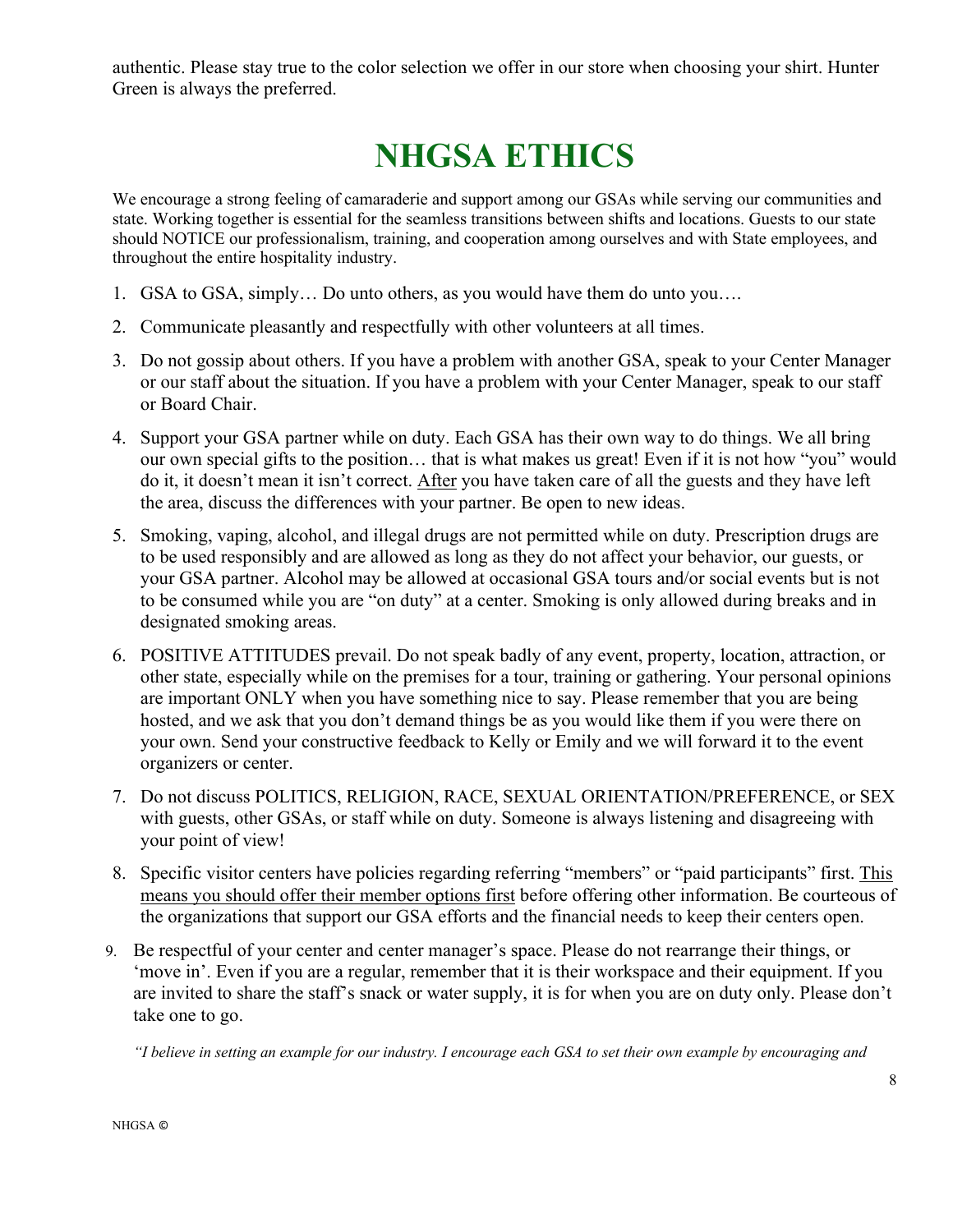*helping others in our industry to meet and exceed the expectations of our guests to New Hampshire. Our goal is to always leave others, whether guests, hosts, or fellow GSAs better than when we found them." – Judi Window, Founder*

## **OUR MISSION & CORE VALUES**

**Incorporators of NHGSA developed our mission in 1996. It has not changed since. Our Core Values were added in 1998 after the presentation of the "Governor's Task Force on Tourism Report."**

"*At the Governor's Conference on Tourism in November 1998, participants identified 7 issues critical to the future of travel and tourism in NH. One of these issues was the development of the "Essence of New Hampshire" impact statement. The committee asked that all participants in NH's Hospitality Industry use this statement as a 'veil' over their own missions… NHGSA did just that, adding the impact statement along with our own additions as our Core Values statement for our company."* – Judi Window, Founder



### **Our Mission**

The Granite State Ambassadors program is dedicated to meeting and exceeding the informational needs of guests and residents of the State of New Hampshire through indepth training and active participation of our certified Ambassadors.

### **Our Core Values**

We believe in volunteerism, participation, and cooperation. We believe in training and demonstrating the essence of NH Hospitality. We believe that the following two themes define this "essence":

### *Citizen Responsibility*

A belief that individual citizens can and will take responsibility for our future.

### *Living Landscape*

A strong attachment to the environment of the state, including both its natural resources and its built environments.

In short, we believe that New Hampshire will only be a good place to visit if it continues to be a good place to live. Visitors will come only if we work proactively to retain our scenic open spaces, rich historic and cultural attractions, and livable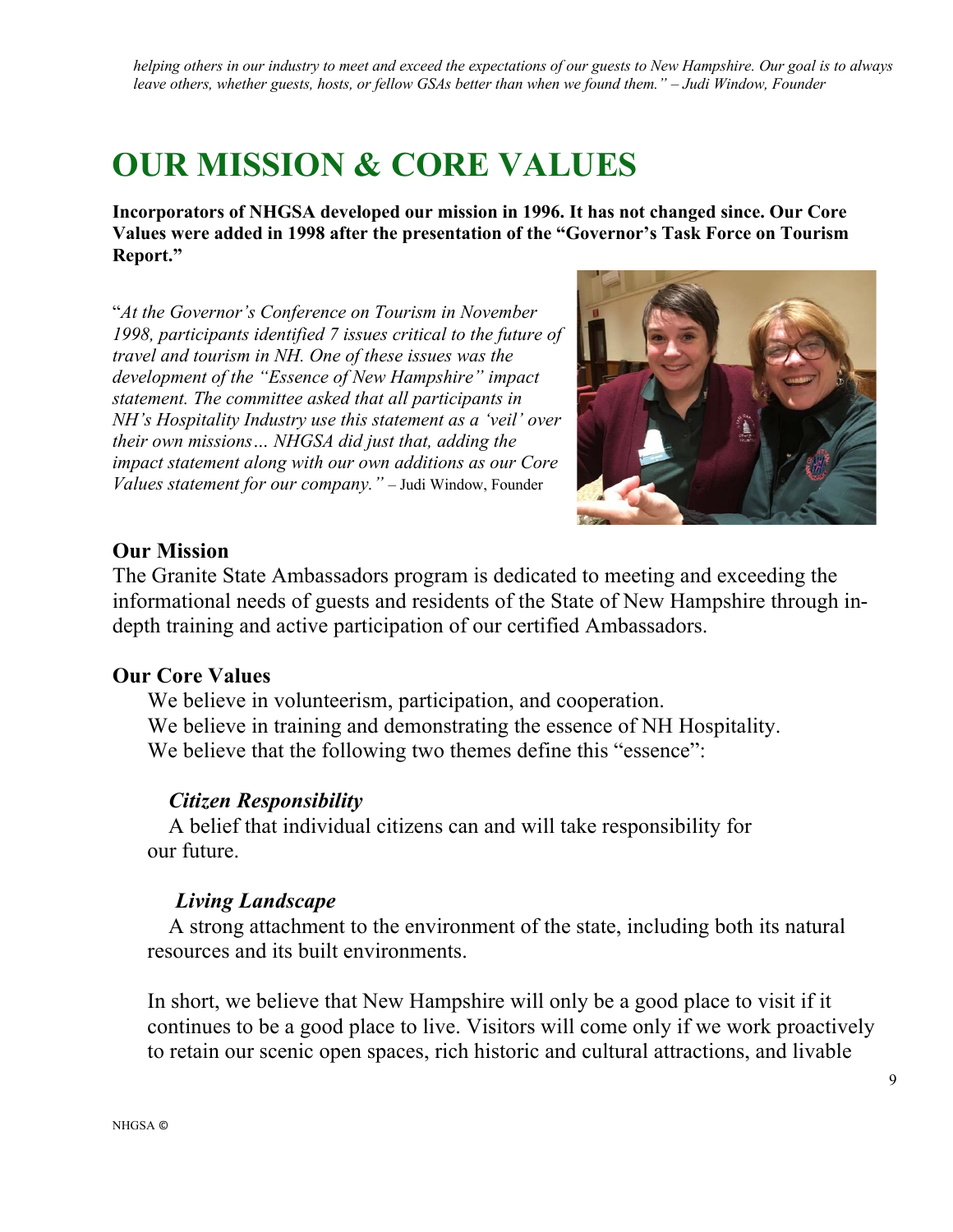communities, as well as the social structure that values individuals and permits them regular opportunities to pitch in and make a difference.

# **VOLUNTEERING**

### **Please note that NHGSA does not "OWN" any Visitor Center.** We partner with many

**NHGSA Online Calendar System** Sign Up to Volunteer / Attend **Check Hours: Update Profile** 

organizations that do own visitor information centers, and all, except the Manchester-Boston Regional Airport Information Booth, are managed by the organization that owns the center.

You were given your login/password for the Online Calendar and Communication System (OCS) at your certification class. If you have ANY questions or apprehensions, we are here to help!

\*\* NHGSA staff, Kelly or Emily, will help you find a mentor and sign you up for your first shifts.

### **Before you can begin volunteering you must complete the following:**

- Log into the Online Calendar System, and go to the PROFILE tab. Here you must update your information. **Emergency contacts are required.** *BE SURE TO CLICK SAVE AT THE BOTTOM OF EACH SECTION THAT YOU UPDATE*.
- Select the centers you wish to volunteer at. Chamber of Commerce] Please NOTE: You will only be able to sign Greater Hillsborough Chamber of Commerce [Official Visitor Information<br>
Centers\Greater Hillsborough Chamber of Commerce] up to volunteer at centers that are checked Greater Keene Chamber of Commerce (W & F) [Official Visitor Information<br>Centers\Greater Keene Chamber of Commerce] off in your profile. *BE SURE TO CLICK SAVE AT THE BOTTOM!* **Note – you WILL be able to see ALL events, tours, meetings, and activities on the calendar without checking them off in the list.**
- You are required to volunteer with a *seasoned* GSA mentor and/or your Center Manager THREE (3) times at **each** specific center before you can volunteer there on your own.
- **Contact Kelly or Emily to set up your initial mentor shifts!**
- Events **do not** require mentorship and will have an in-person or online orientation prior to each.

Each volunteer or tour opportunity has its own information section/page on our website. You MUST read this information BEFORE signing up for anything.

#### MY CENTER ASSIGNMENTS - \*\* ONLY for GSAS!!

If you are a GSA, select only the centers you wish to see (and CURRENTLY DON'T SEE) shift openings for when you click "Schedule Me". To reduce the centers you view - email kelly@nhgsa.com with the centers you wish removed from your preferences.

- Assignment Assignment Canterbury Welcome Center (th fr sat) [Official Visitor Information<br>Preference: Centers\State of New Hampshire]
	- Concord Region Visitor Center [Official Visitor Information<br>Centers\Greater Concord Chamber of Commerce]
		- Exeter Visitor Center [Official Visitor Information Centers\Exeter Area
	-
	-
	-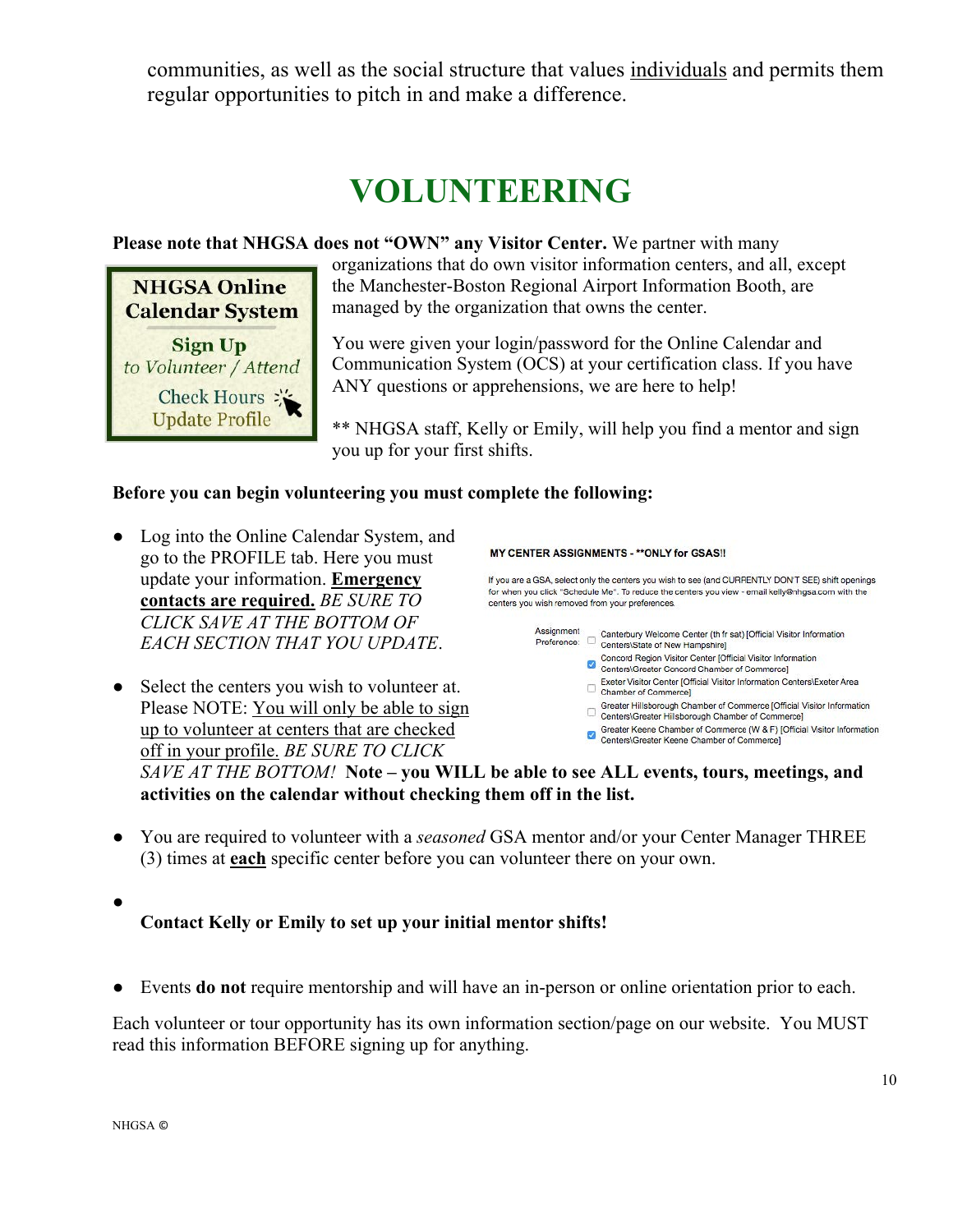# **SIGNING UP TO VOLUNTEER YOUR TIME**

You can sign up to volunteer at Member Centers and events and to attend tours through our Online Communication System (OCS) aka Online Calendar System. It is available through the "For Current GSAs" section of our website at www.nhgsa.com or www.NHGraniteStateAmbassadors.org. Both web addresses lead to the same website.

To give everyone an equal opportunity to choose shifts, on the  $1<sup>st</sup>$  of each month, we open the visitor center sign-up calendars for 3 months ahead – at 7:00 am. For example, on March  $1<sup>st</sup>$ , we make the June visitor center shifts available to sign-up. **You cannot "own" a specific time or shift.** If you have ANY difficulty finding a shift when you are available, contact our staff. We have a birds-eye view of the calendar and are happy to help! If you have a conflict on an opening date/time, we can sign you up after we open the calendars. Just ask.

At the center calendar openings (on  $1<sup>st</sup>$  of month) – please limit the shifts you sign up for to one a week, per center for the newly opened month. Wait 20 minutes and then you can sign up for more. This lag allows the folks who volunteer/carpool together to have a shot at staying together since couples have to login, sign up, logout, then repeat for the other person. It is not intended to give anyone an advantage.

Remember, you are required to volunteer with a GSA mentor and /or your Center Manager three (3) times at each specific center before you can volunteer on your own. Our staff or the Center Manager will help you find a mentor and sign you up to get you started.

### **TO SIGN UP**

- WATCH OUR DETAILED TUTORIAL ABOUT THE CALENDAR SYSTEM.
- Log into the Online Calendar System. Go to the CALENDAR tab and click a DATE.
- Choose a shift, tour, activity, or meeting and click "**Schedule Me.**" Remember, for a center's schedule to show on this page, you must first check it off under MY PROFILE (save).
- If you need to cancel a shift, follow the steps above but click "**Remove Me**" to cancel your shift.
- If you arrive at a center for an open shift that you are not signed up for, please use the computer at the center to sign up for that shift. In case of an emergency, we need to know who is where.

If you have ANY difficulties finding a shift, logging in, navigating… please ask. We are here for you!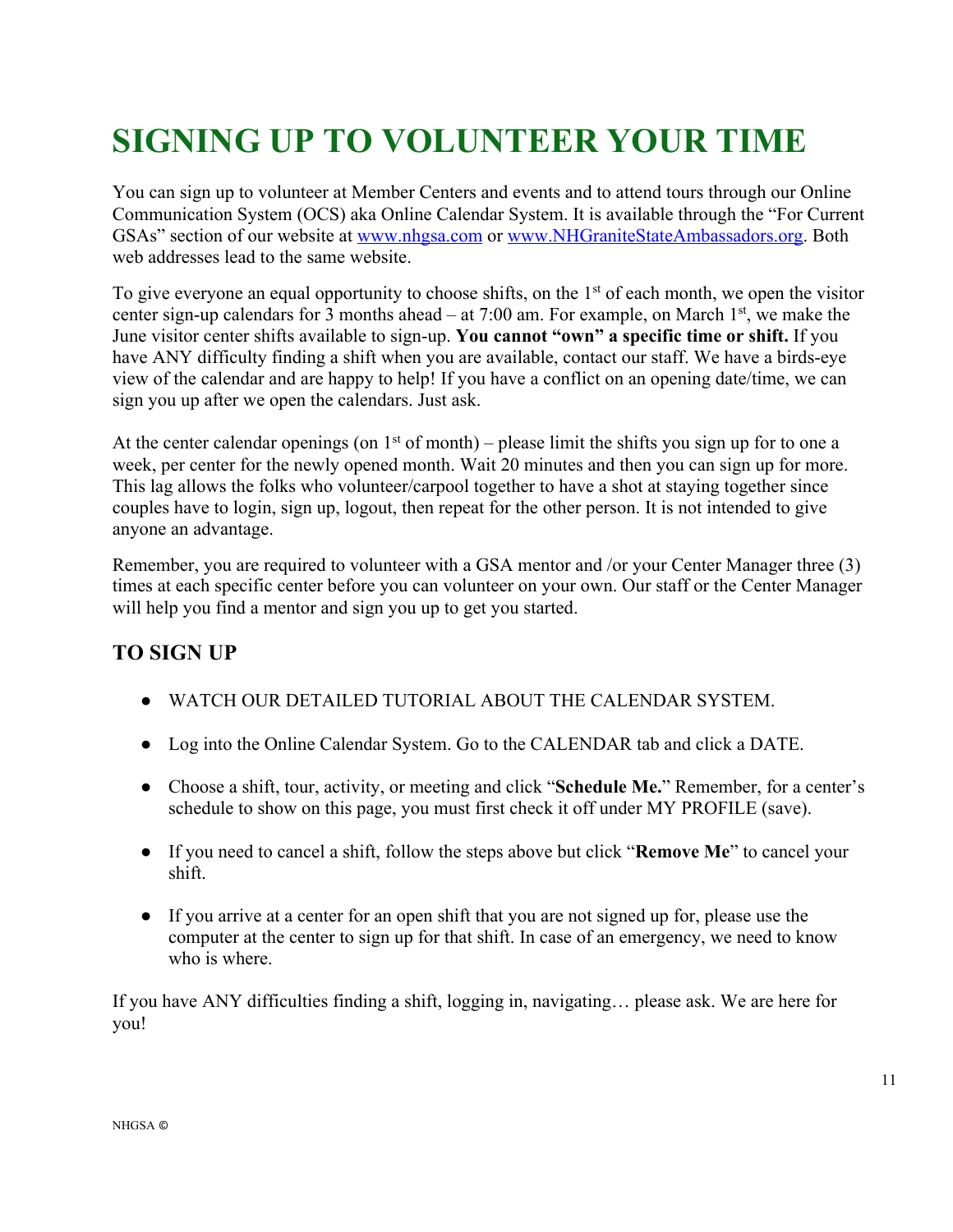### **VOLUNTEER SCHEDULING ETIQUETTE**

- Remember No one "owns" a specific time or shift
- Please do not arrive early for your shift or stay later  $-\underline{\text{if}}$  others are already signed up. GSAs have committed their time to volunteer and want to fill their commitment and remain useful for the entire shift. It's not fair if you come in early / stay late and displace them.

**Please note** that if you do show up early / stay late over someone else's shift, and they are there, you will not receive credit for that time. If there is a mutually agreed upon circumstance, please note it on the tick sheet when you sign in/out.

- The shift schedules are strict. Please do not make up your own hours. Your Center Manager and other GSAs are counting on you being there for the times you are scheduled. There are exceptions for the late nights or very wee-hours at the airport – please ask Kelly.
- You can only earn GSA hours for shifts posted by the center/event. For example, chamber staff post certain shifts available because they need coverage during lunches or meetings. Just like us, they also need alone time to complete other tasks.
- Please remove yourself promptly from the calendars if you can't make your shift. In case of an emergency at a center, we want every GSA accounted for. If you can't access the calendars, let the staff know and we'll do it for you. There are people who watch the calendar for last-minute cancellations (even in snowstorms). Others want to be aware if they are going to be alone during a shift.
- We do not want you to feel that you cannot cancel a shift. However, when GSAs are scheduled, the center managers generally plan to do other things and are counting on your presence. If you feel unsafe driving or are sick, please cancel your shift as soon as you can so they can plan accordingly.
- Please avoid the following:

Changing shift times at the last minute on a regular basis

Using a visitor center as a 'hang out' spot

Signing up for most or all the shifts in a center. If a center is not a popular one and you regularly fill the empty shifts, please wait and sign up for them the week prior. It's important that the centers have the opportunity to grow their volunteer program. If you are their only or next to only volunteer and you get sick, they will have no coverage.

As mentioned before, our sign-up system is designed to purposely give everyone an equal opportunity for each shift. We ask that you keep in mind that there are many GSAs who want an opportunity to volunteer at different centers and different shifts.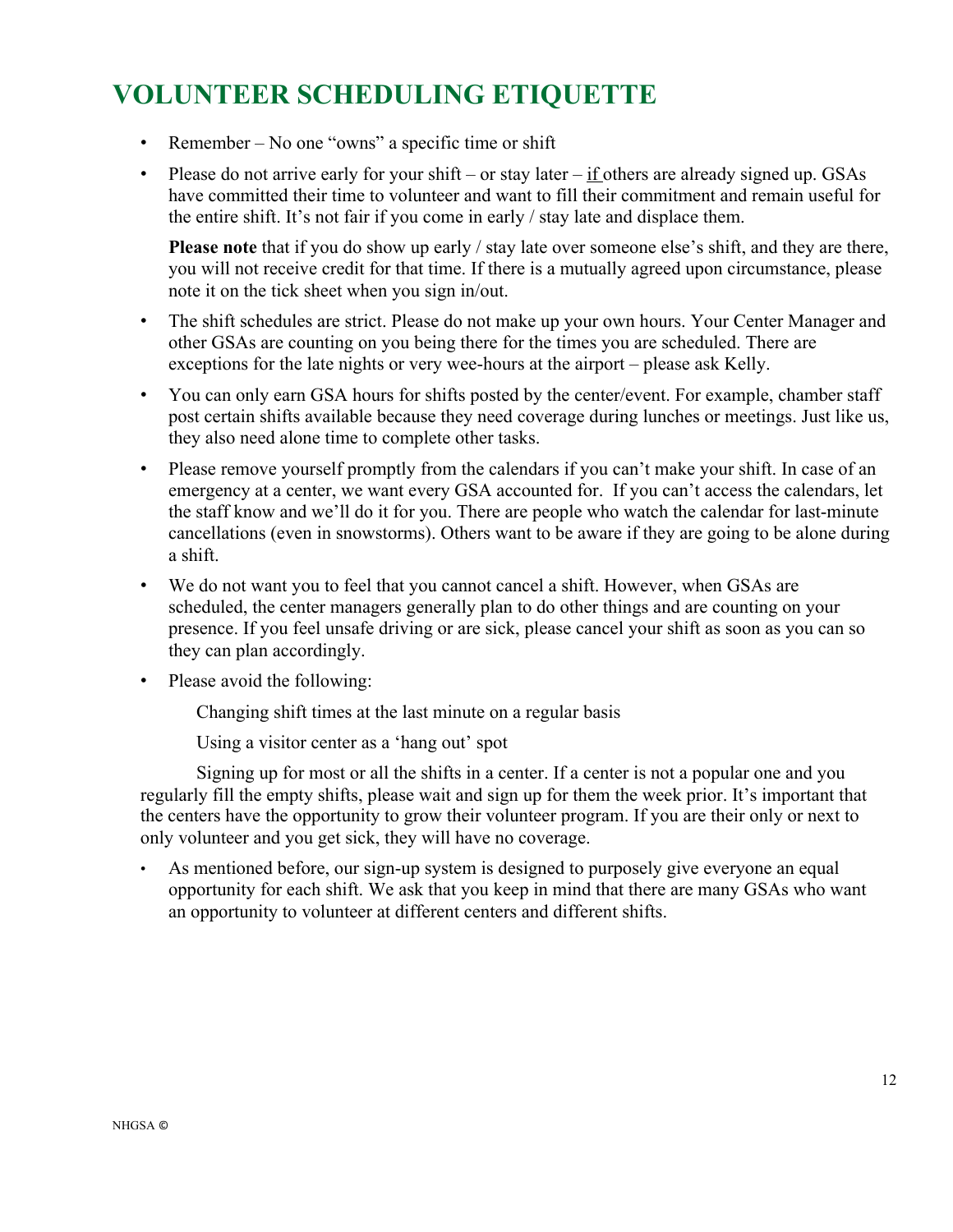## **ACCUMULATING HOURS**

Acknowledging that everyone likes to contribute to our success in different ways, GSAs earn hours for all forms of participation.

- o **Volunteer Service hours** are those hours spent available to ACTIVELY SERVE GUESTS AND TRAVELERS at Visitor Centers and at Special Events.
- o **Educational Hours** are those spent on GSA official tours, meetings, virtual presentations, virtual interviews, orientations (in-person and online), and trainings.
- o **Administrative Hours** are those spent on GSA committees, board of directors, and administrative tasks/assistance.

Tour eligibility criteria are based on accumulated **Volunteer Service Hours** only! Educational and Administrative hours will NOT COUNT towards tour eligibility requirements stated on the respective information page for participation. The reason for this is that businesses invite us for complimentary tours with the expectation of receiving guest referrals based on your impression and experience. If you don't actively volunteer, that expectation won't be met.

All hours are considered for hours-based awards at the AMBIEs Awards Luncheon.

### **TRACKING YOUR HOURS/ATTENDANCE**

Your volunteer service hours are tracked from the tick sheets (Visitor Count Sheets) that you sign-in with at the Visitor Centers – *not by the online calendar system*. Signing in on the tick sheet confirms that you arrived for your shift.

Please be sure to:

- Find the desk book. Some tick sheets are changed daily, and some are a running monthly sign-in.
- Fill in the tick sheet completely and SIGN IN for your shift. Please use your first name AND last initial to help us distinguish among volunteers.
- Please be neat and legible!
- Be sure to record all of your time. If you arrived 15 minutes early (because there was an open shift!) or stayed 15 minutes late to finish assisting a guest – record that too.

| Day    | Date    | <b>Name</b>  | <b>Time</b> | <b>Time</b> | <b>Total</b> | $#$ of guests          |
|--------|---------|--------------|-------------|-------------|--------------|------------------------|
|        |         |              | <i>in</i>   | out         | hours        | assisted               |
| Monday | 2/10/22 | Kelly        | 9:00        | 12:15       | 3.25         | ₩<br>╫╫<br>╫╫          |
|        |         | <b>Bryer</b> |             |             |              |                        |
| Monday | 2/10/22 | Emily        | 12:00       | 3:00        |              | ₩<br>$\mathbb{H}$<br>₩ |
|        |         | McMaster     |             |             |              |                        |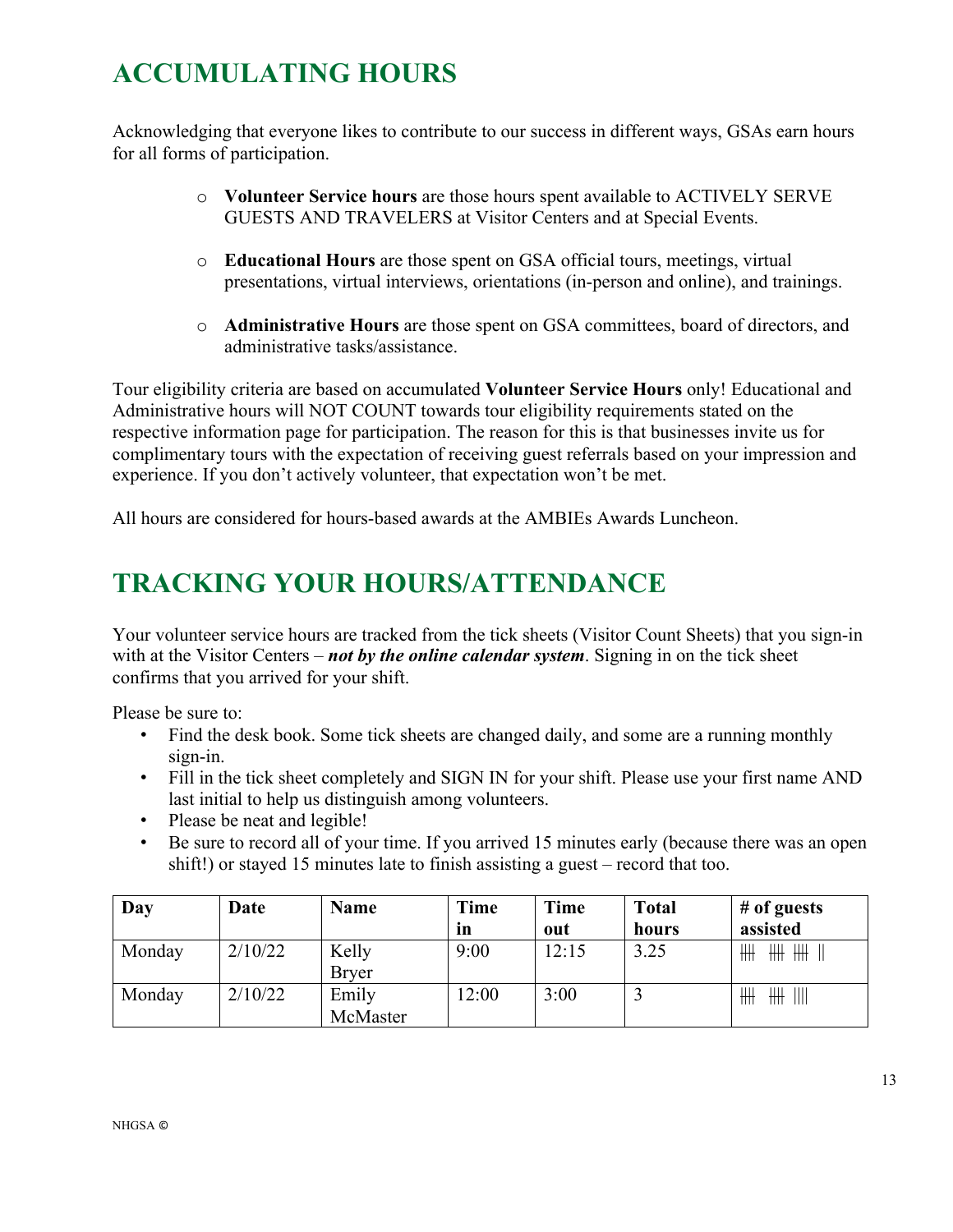The manager on duty will submit your hours/ attendance for special events, meetings, tours and activities. If you have to submit your own hours, it will state it on the information page on our website.

Some centers also have an additional sheet to track the types of questions you are asked.

You can view your hours on the Online Calendar System by clicking the SERVICE HISTORY tab. Click on YEAR, then click on DATE for details.

#### **Recording Timeline – hours are posted 4-6 weeks behind:**

- The first week of the month, the center manager will collect all the tick sheets from the prior month and email them to Emily.
- When all the centers' emails are received, the tick sheets are sorted by date and entered into our online calendar system. You will see the progress live – so all the dates of that month may not have been entered when you peek at it.
- By the third week of the month, all the previous month's hours have been recorded. At the top of the MY SERVICE history page, we will post when the month is complete, "Hours are now complete through…."

| <b>Totals</b>               |
|-----------------------------|
| Start date: January 1, 2003 |
| Year-to-date hours: 6.02    |
| Life hours: 1.157.52        |

Service by year Click on a year to view your records for the year.

| Year               | <b>Hours</b> | <b>Education Enlightenment Credits</b> |
|--------------------|--------------|----------------------------------------|
| 2019               | 6.02         | 3                                      |
| 2018               | 148.25       | 14                                     |
| 2017               | 156.75       | 14                                     |
| 2016               | 314.75       | 0                                      |
| 2015               | 118.75       | 0                                      |
| 2014               | 108.50       | 0                                      |
| 2013               | 78.00        | 0                                      |
| 2012               | 103.00       | 0                                      |
| 2011               | 40.00        | 0                                      |
| 2010               | 31.00        | 0                                      |
| 1996               | 52.50        | 0                                      |
| <b>Life total:</b> | 1,157.52     | 31                                     |

● If you have earned your 50-hours shirt, or you would like to attend a tour that is hours restricted, once you have volunteered the hours, you are eligible. You do not have to wait until they show in your account.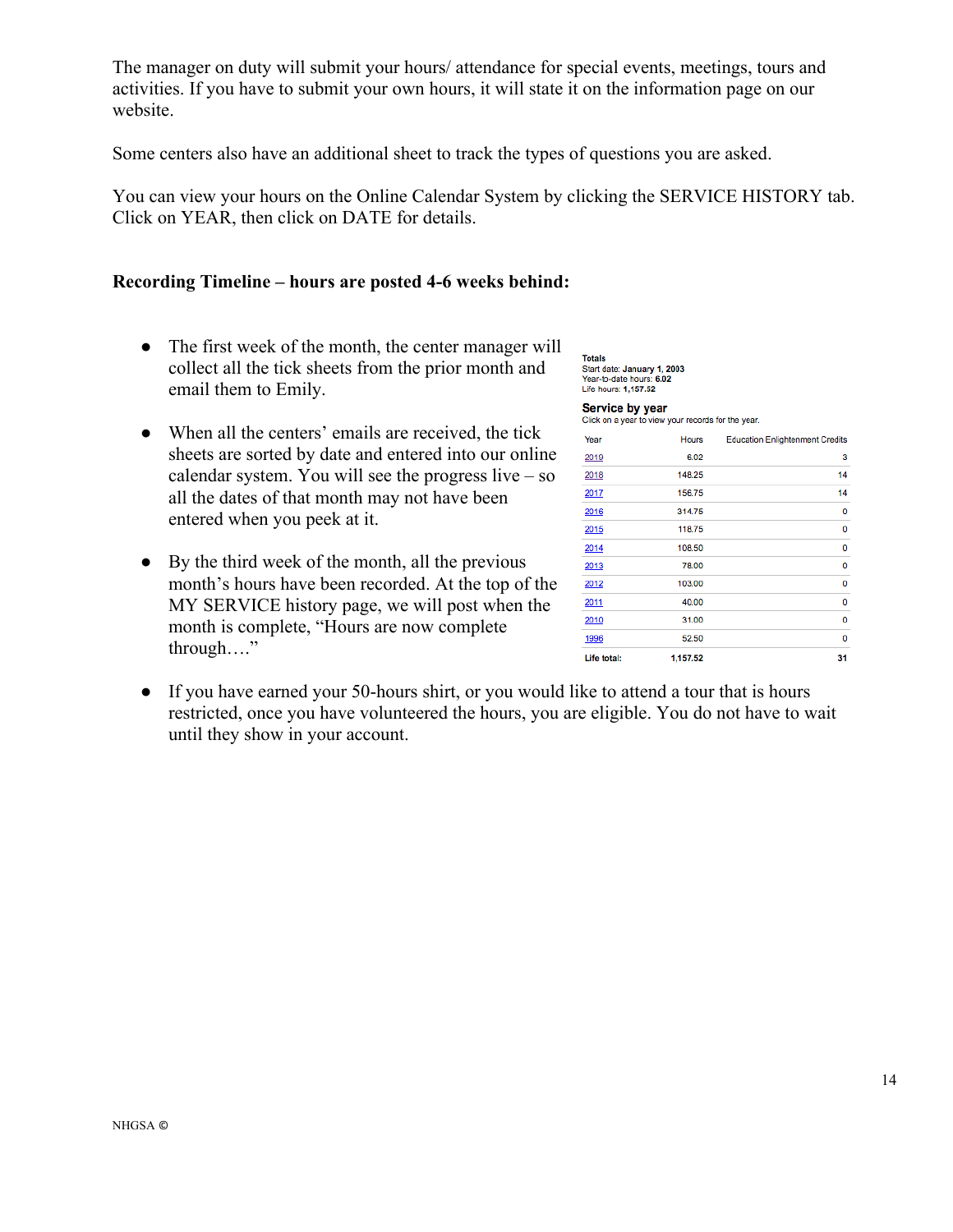### **VOLUNTEERS IN GOOD STANDING**

Volunteers who have 3 or more active volunteer service hours per year will remain "in good standing" (will remain active in our system). If you lapse, you can reactivate your membership at any time by contacting our staff – even if that lapse has been years! Know that we missed you.

### **TOUR ELIGIBILITY & POLICIES**

### **Tour eligibility:**

- Unless the tour has designated something different, volunteers who have accumulated 50 VOLUNTEER SERVICE hours, with 12 of those hours in the past 6 months, can attend most educational tours (General Rule of Thumb). Some educational tours will require 250 or 500+ accumulated service hours. Some require only 1 shift. Educational Hours and Administrative Hours do not count towards tour eligibility.
- Attendance/Participation for Tours and other learning opportunities earn Educational Hours in your file. All hours (educational, volunteer, and administrative) accumulate towards your awards for AMBIEs.
- Hours & eligibility guidelines will differ for each tour. You must read the Tour Information Page for specific guidelines.
- You can sign up for as many tours as you would like annually we do ask that if you signed up for more than 4 in the past year at the calendar opening date/time, you wait 24 hours to sign up after the calendar opening date/time.
- If there are seats available on any tour 2 weeks prior to the tour date, any GSA can sign up to attend with no restrictions. There will not be an announcement - mark your calendar.
- Prior to attending any tour, before you leave the house, please review the tour's information page. This is where any updates will be posted. Also, be sure to check your email!

#### **Signups:**

- Please try not to cancel your attendance for a tour during the 24 hours before the start time of the tour. Tour hosts have prepared their presentation or even food/drinks with a certain expected number. We want to honor and respect their time. Of course, we understand that emergencies and conflicts may happen. If you do need to cancel within 24 hours prior, **please DO NOT remove your name from the tour.** Instead, email GSA staff, and we will remove your name and fill your seat with someone from the waitlist.
- Waitlist: Please email GSA staff if the tour is full and you would like to be added to the waitlist. However, the sign-ups are still first-come, first-serve. If GSA staff sees an opening, they will do their best to accommodate the waitlist - no guarantees. Please also pay attention to the signups.

#### **Uniform Requirements:**

- Standard GSA uniform applies, unless the information page says otherwise.
- Wear comfortable shoes/sneakers/sandals
	- No high heels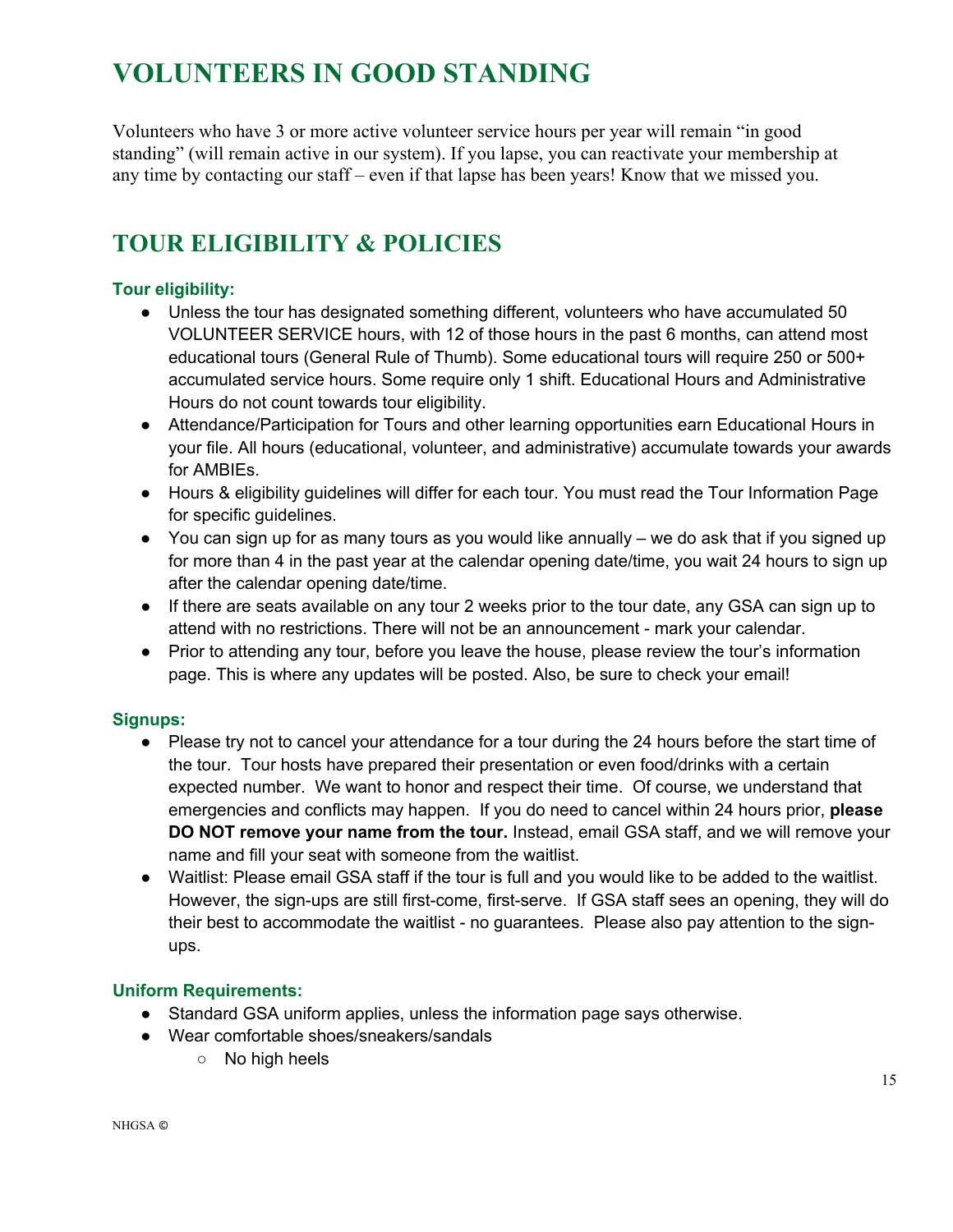- Be aware of specific footwear policies for the tour
- Non-logo'd hats are acceptable where appropriate. GSA hats are preferred. Hats with other state/team logos are not acceptable.
- No pocketbooks/purses are allowed. Again, you are on duty. If you wouldn't wear a purse at your job, please don't wear it on tour. We have provided you with a neck wallet to carry your belongings.
	- Fanny-packs or small, no-hands wallets and wallet-style bags are allowed (approximately 6" x 4" in size is maximum)
	- GSA neck-wallets are allowed and encouraged
	- $\circ$  Small cinch backpacks may be allowed on some tours. If they are, it will be posted on the tour information page.
- Coats: If we are outside all day on a cold day, we understand that you might need a coat. If you have any green outer layers or darker colors, those are always preferred.

### **Tour Policies:**

- Plan to arrive at the time we designate. Early arrivals cause additional stress for our hosts. Like us, they want to give you their full attention, but typically they are busy setting up to ensure you have the best learning experience possible with them.
- Phones: Unless you are taking a picture, phones are not allowed on tours. If you receive a phone call or text message that requires immediate attention, please step aside from the group to address it. Our tour organizers deserve our full, undivided attention at all times.
- It is expected that everyone will stay for the duration of the tour, even if it runs late. If the tour is one stop or 4 stops, participants are expected to participate in every stop (unless otherwise specified). While emergencies certainly arise, please plan accordingly for the full duration of the tour.
- Sending an email thank you note and providing feedback about your experience after the tour is expected. This policy also applies to virtual presentations. These notes not only show gratitude to our host but also demonstrate the word-of-mouth marketing our GSAs provide throughout the state. As of Spring 2022, GSAs who provide feedback with an emailed thank you note and also CC Emily will receive an extra 'educational' hour.

### **PERKS AND INCENTIVES**

Perks are offered to active GSAs in gratitude for your service and to generate referrals. Some perks require a specific number of volunteer hours, and some will only require that you are an active, certified GSA working in New Hampshire's tourism industry. A complete list of current GSA Perks is available on our website under "For Current GSAs." Perks are subject to change at any time and may depend on availability. Please be prepared to show your GSA Membership Card.

Please keep in mind that all perks are generous gifts and are usually a part of each company's marketing budget. Host companies may restrict earned perks. For example, as more GSAs reach their 500 hours, the amount of White Mountains Attractions passbooks we request each year also increases. When this number gets too high, the donation becomes too expensive for the organization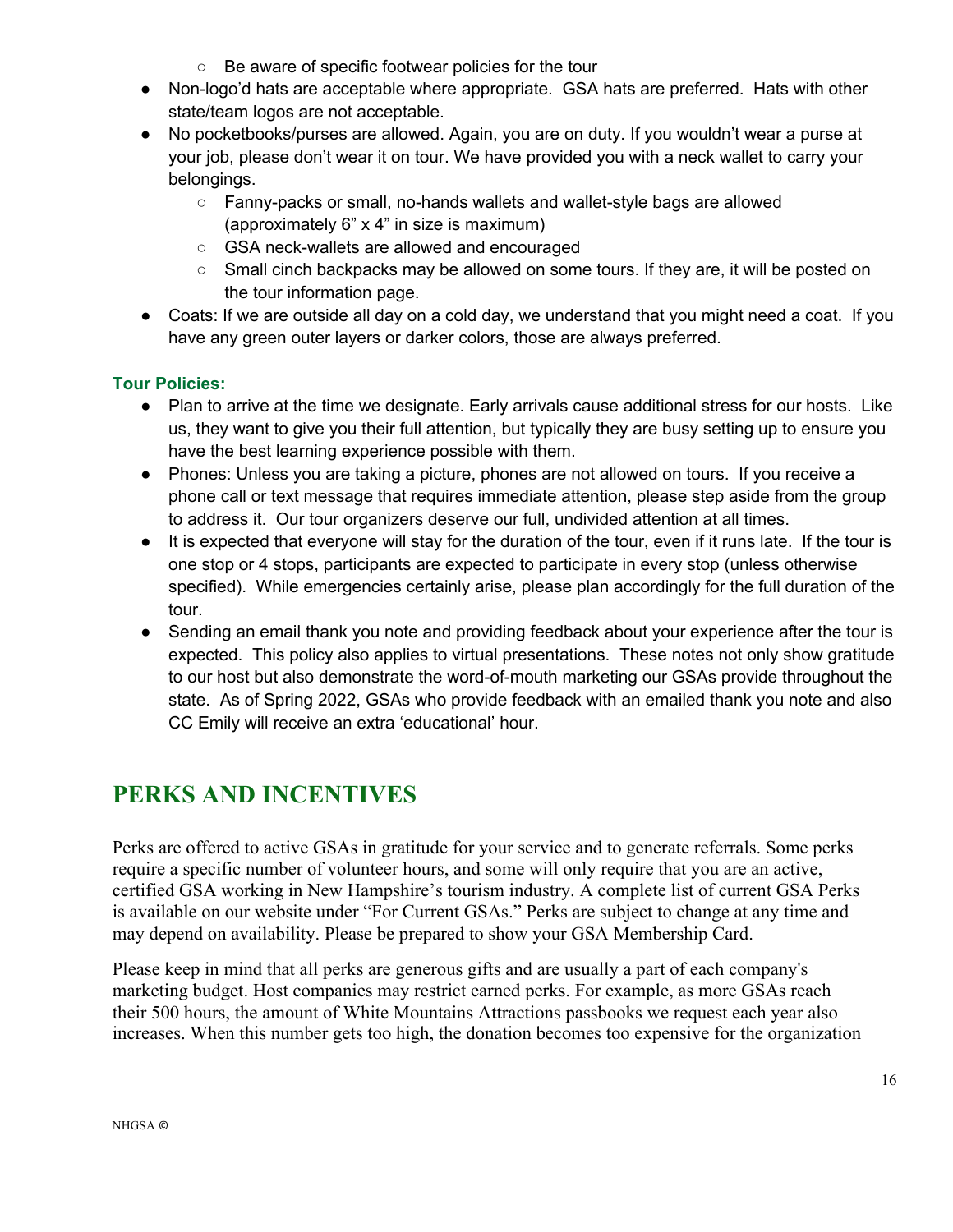to incur, and we become in danger of losing the perk altogether. We appreciate your understanding that restrictions (one-per-household or one-time-only) are for everyone's benefit.

Please do not use perks offered by/at specific centers when off duty like free parking, restrooms, drinks, or discounts. Please do not take a drink or snack 'to go.'

Perks are NOT transferable. For example, you cannot use the MHT parking permit for your friend's car.

### **AWARDS LUNCHEON**

On November 10, 2022, we will hold an Awards Gala plated luncheon at Murphy's Taproom in Bedford. All GSAs are eligible to attend. There is no cost for the first 100 attendees. If the event is full and you would like to attend, or you would like to bring a friend or family member, tickets can be purchased for our cost depending on availability. This year our cost including tax and tip is \$35/pp.

# **PREPARING FOR DUTY**

### **BEFORE YOU ARRIVE**

Guests depend on our knowledge of the immediate area and State to guide them through their visit. Therefore, all GSAs must be knowledgeable in many different details. If you are a skier, you might know about the events and activities at ski areas. Other GSAs may know how to give directions to the ski area, ski conditions, and general activities (via our Daily Ski Reports, websites, and tours). All GSAs should be aware of major events taking place at the community level and at the State level.



Here are some helpful hints to help prepare you for duty as a GSA:

- ✓ Read the entertainment section of the local and statewide newspaper (you might bring it to your shift).
- ✓ Review NH websites and our GSA Blogs for interesting ideas and information.
- ✓ What is the weather (today, this week)? You will be asked this question, so remember our mantra: **"It's Always Sunny in NH."** Think positively and bring ideas to help guests plan for rainy days in NH!
- ✓ Special Events in the State are always of interest. Again, know what is happening in the state and your area. Be prepared for questions on hotel vacancies (refer to VisitNH.gov or Chambers) and other big event issues, including traffic and road conditions – you can find info on traffic and road conditions at www.NewEngland511.org.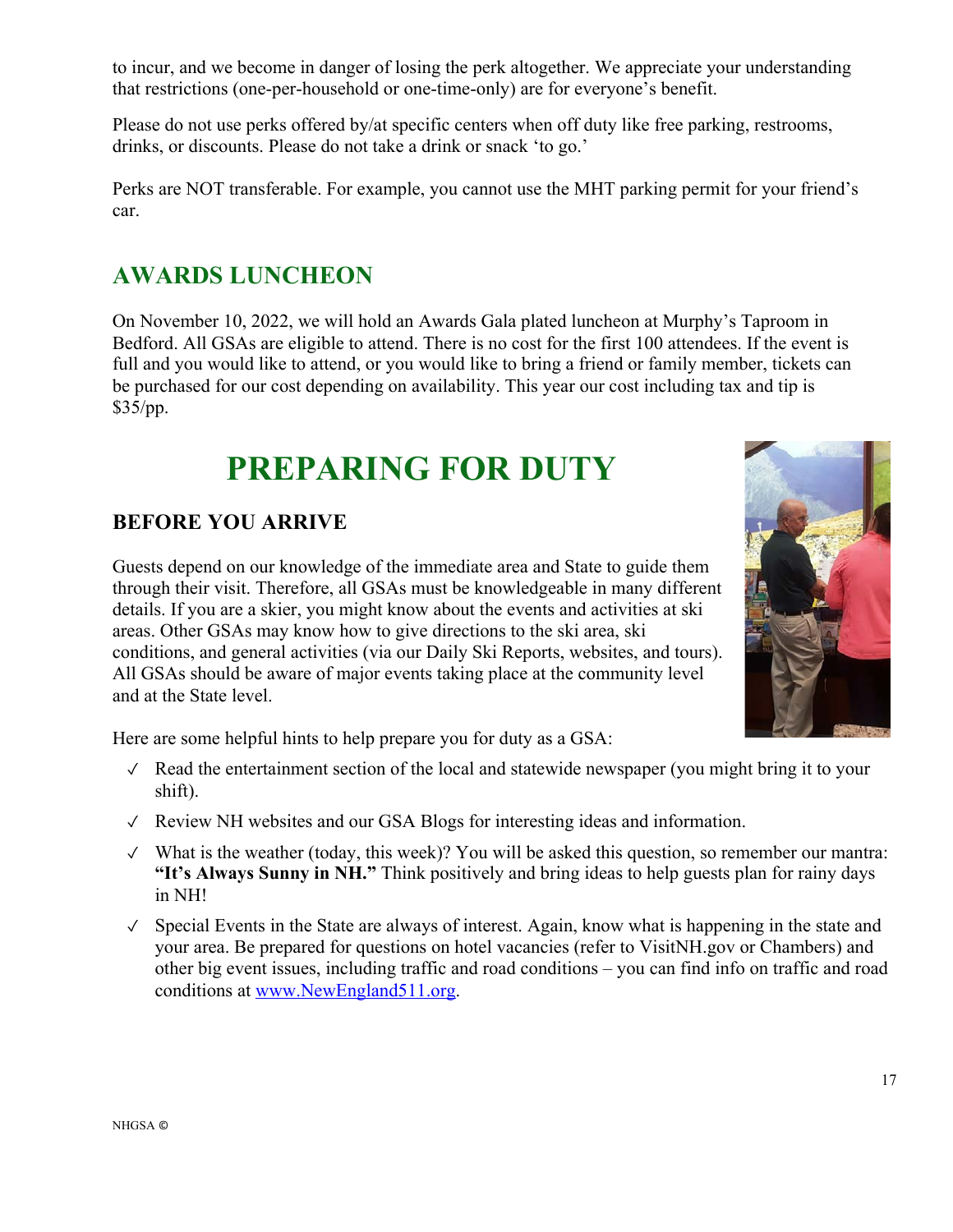### **ON-DUTY**

### **OPENING/CLOSING PROCEDURES**

Each center will have specific tasks to complete when you arrive for duty. Sometimes your volunteer duty will require more than walking into the center, which is why you are required to volunteer with a GSA mentor and/or your Center Manager 3 times at each specific center before you can volunteer on your own. Refer to the Center's Desk Book for specific opening and closing procedures.

### **SIGN-IN & TICK SHEETS**

#### **First Person on Duty for the Day:**

If you are the first person on duty, prepare the "Visitor Count Sheet" / "Tick Sheet" for the day/month with the Date, Day, Special Events, Weather, or Situations for the Day/Week. The tick sheets remain in the Desk Book. At the end of each month, the Center Manager will email them to NHGSA staff to be entered into our system.

### **SIGN IN PLEASE**

Whether you are the first person of the day, or the last, SIGN IN AT YOUR APPROPRIATE TIME SLOT! Your Center Manager will keep records of when you are on duty by comparing the calendar to the tick sheet. The tick sheet confirms that you did arrive for your shift. **Your hours are tracked by what is on the tick sheet (visitor count sheet) - not the online calendar.**

If you arrive for a shift at the last minute and you did not sign up via the online system - please use the computer at the center to put yourself into the calendar for that shift. This is important in helping us to track who is actually on duty in a center in case of an emergency. It also saves us time when we record your hours.

### **TICKS**

We track our guests to provide information for NHGSA's main office, center management, and for the state. Add a manual "tick or hash-mark" for each guest you personally serve. Total the ticks (visitor counts) at the end of your shift. Ticks are monitored for trends in guest traffic and show the GSA's impact on a center when compared to the total center traffic.

For consistency in tracking how many guests we serve, the following is what counts as a "tick." *Only count contacts where you actually engage with a person beyond a smile and hello.* Each of those is one tick. Engagement may start with "Good morning, is there anything I can help you with?"

Remember, this isn't a competition. We don't track how many ticks each GSA is getting. We track a monthly total for each location, and those totals are compared month-to-month and year-to-year. That is why having all GSAs on the same page with what constitutes a "tick" is important.

Tick sheets are also used to convey information to and from other GSAs and your Center Manager. The sections provided at the bottom of the tick sheets really help others to know what is happening, or who stopped by (Governor, Mayor, Legislator, etc.). If something is needed, damaged, or missing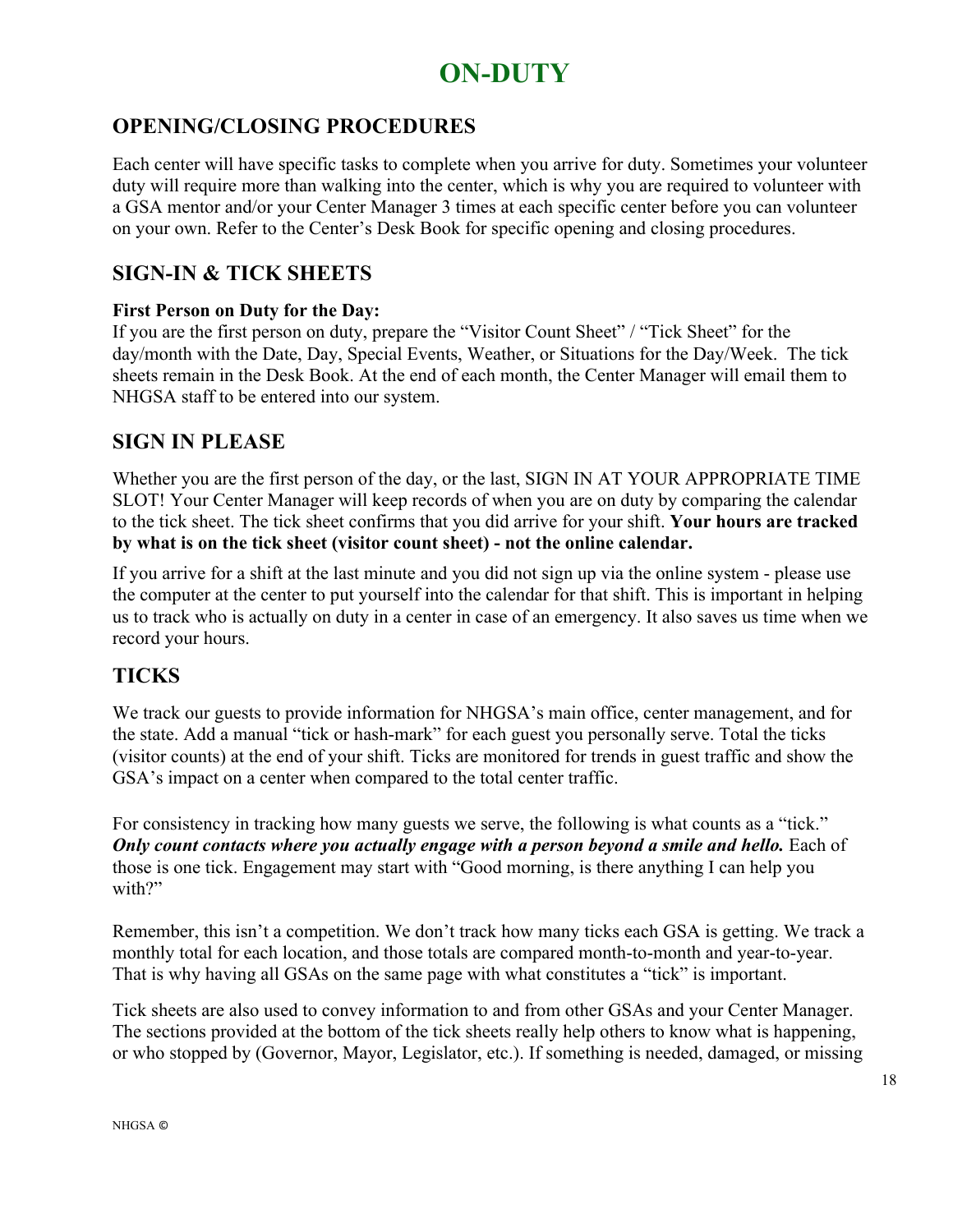from the center, contact your center manager directly.

### **DESK BOOK or CENTER WEBSITE**

Review the Desk Book when you arrive on duty at **each** center. If that center has a volunteer website, review that as well. It is important to review them at each center, as they will each have their own set of policies/procedures and available resources. The books are designed to help you with any quick information you may need at your fingertips. It also contains your "tick sheets." The Center Manager or a designated volunteer will maintain the book to suit the needs of their center. If you have any suggestions, please speak with your Center Manager.

### **LITERATURE**

Each center has its own set of rules and regulations regarding the types of literature that can be displayed at each center. Some centers operate on a "pay to play" system where only members are allowed to display literature, while others welcome all information.

It is important for you to be familiar with the policies of the center where you are volunteering. Refer to the information provided by your specific Center Manager and/or your GSA mentor. Remember that you are only a volunteer! If you cannot help the guest/company, have them call your Center Manager.

Please Note:

- *Please do NOT* accept deliveries of cases of material at the airport.
- Volunteers are NOT to be delivering brochures to other centers and are NOT required to lift boxes or help unload trucks – no matter what anyone might tell you!
- Volunteers are not allowed to bring in their own materials for distribution.
- Do not overstep remember, the center manager controls the literature and its placement.

### **TELEPHONES**

Some centers have them; others do not. If your center has a telephone, you may or may not be asked to answer it. You or your guests may or may not be able to use it. Refer to the Center Manager or the DESK BOOK for the telephone rules and protocol for your center.

### **COMPUTERS**

Some centers have computers; others do not. If your center requires you to use the computer, be sure you are trained and feel confident in its use.

Computers are a great way to give your guests up-to-the-minute, detailed information. We suggest all GSAs become familiar with the Internet and e-mail.

*\*Center computers and office equipment are not for personal use by GSA volunteers.*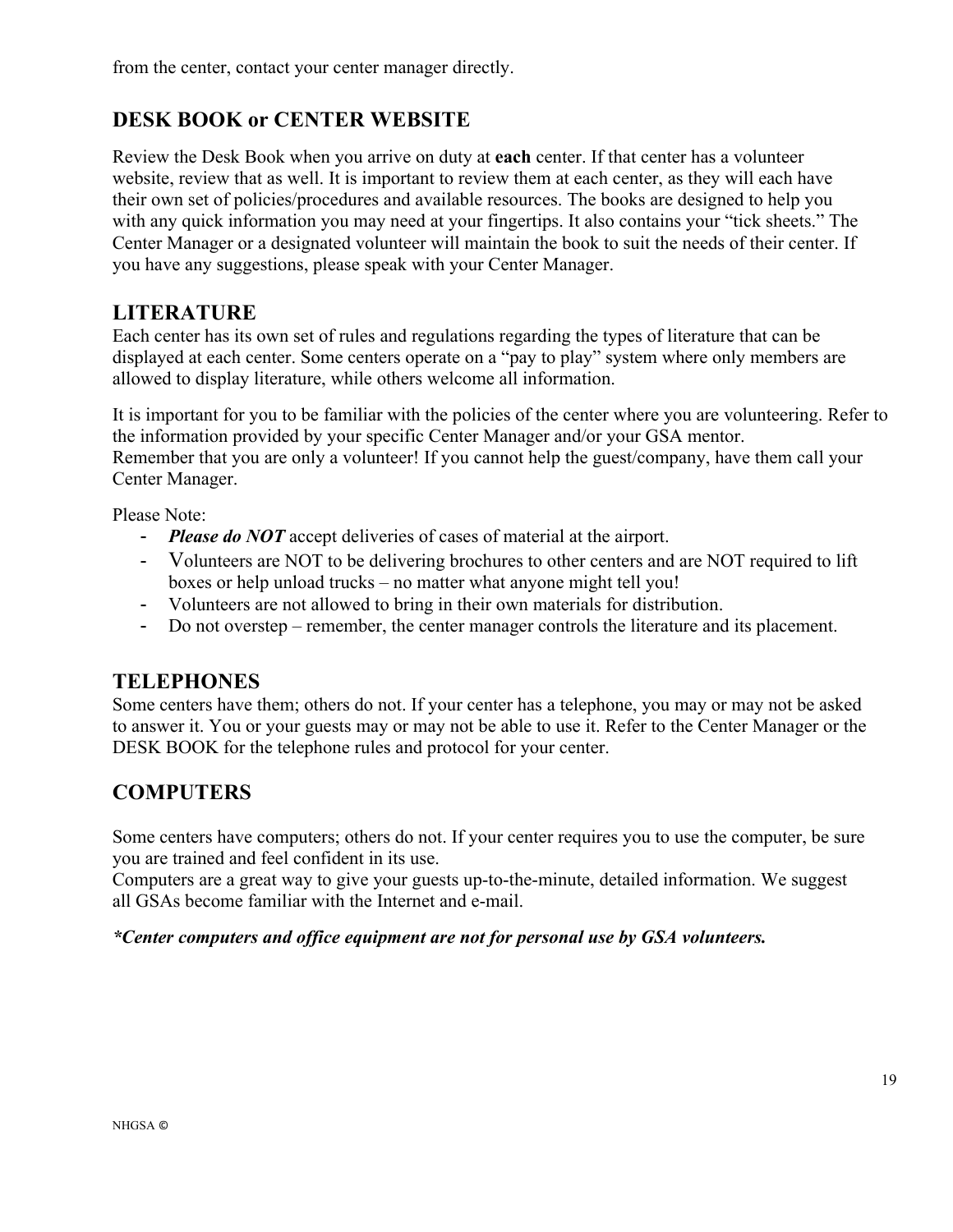### **ON-DUTY PARKING**

Typically, all GSAs while on duty at *Member Centers & Events* will have free parking. There may be exceptions. Thank you for your understanding.

Each center will have different rules and regulations regarding parking. Ask your Center Manager and/or refer to the Desk Book for your center's procedures.

GSAs may have to pay for parking while serving at special events, meetings, non-member visitor centers, and other activities. Place the window cling you received during training in your car window to identify your vehicle as belonging to a GSA volunteer. Parking clings attach to the outside of your car windows.



# **EMERGENCY PROCEDURES**

### **SECURITY & LAW ENFORCEMENT**

Visitor center security can be interpreted in many ways. Some centers have on-site law enforcement (such as the Manchester-Boston Regional Airport). Other centers have a working relationship with law enforcement (Downtown centers & State facilities).

Refer to the DESK BOOK for details on your center's security and law enforcement. NOTE: The airport has numerous protocols in place which you need to know. Be sure your mentor informs you.

### **MEDICAL & OTHER EMERGENCIES**

Regardless of what is happening – KEEP A CALM HEAD. Do NOT take 'action' unless you are duly qualified or registered to do so. Your responsibilities as a GSA are to:

- 1. **Call for help**
- 2. Stay calm
- 3. Keep the center safe and the area secure
- 4. Know where emergency equipment is, like AEDs, to refer qualified persons to

### **Refer to the Desk Book for your center's procedures. There may be additional information on protocols required by your center, such as incident reports.**

*\* You should report ALL unusual happenings to your Center Manager (emergency or otherwise). There may be other procedures listed in your Desk Book.*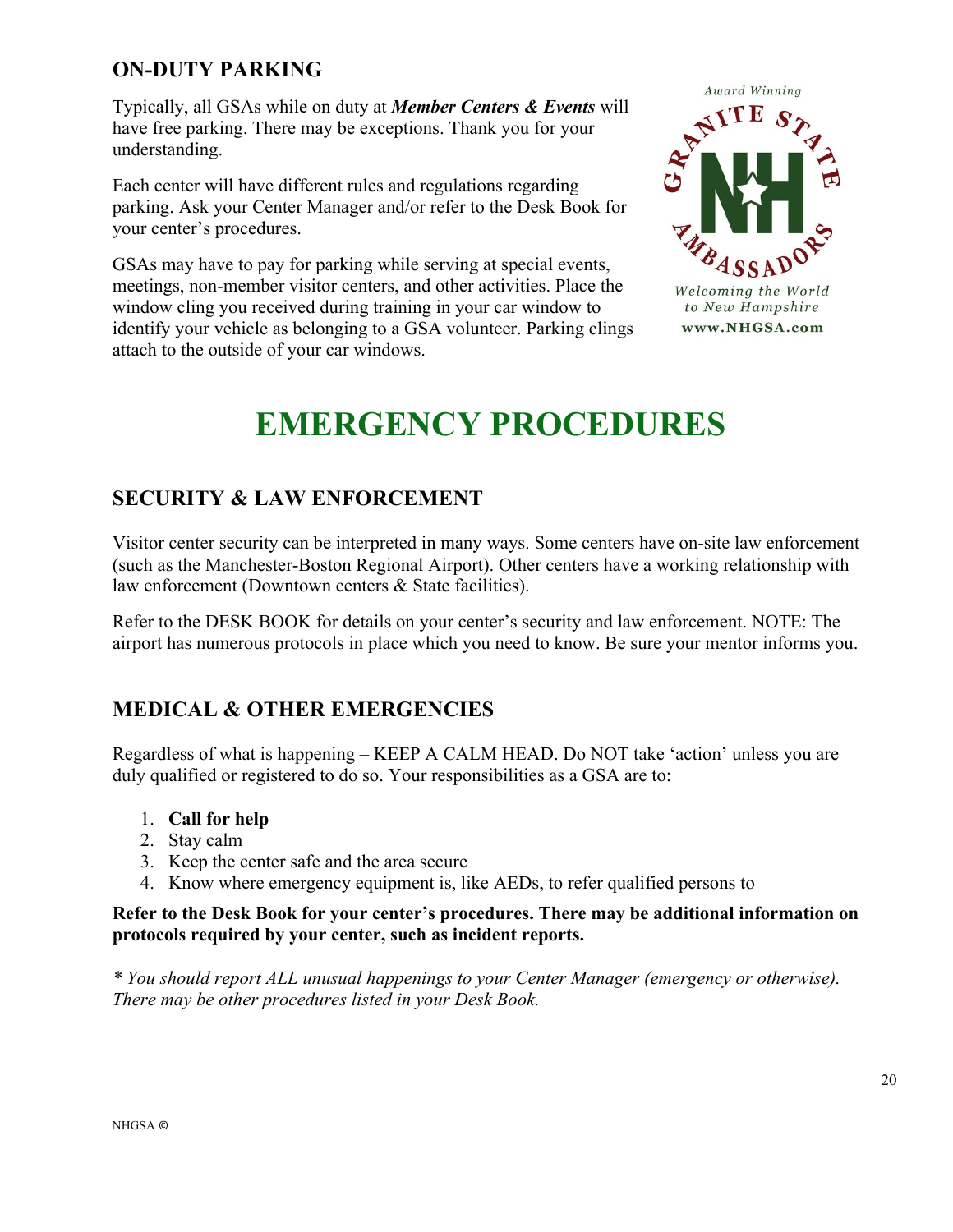### **MEDIA POLICY**

**ALL MEDIA INQUIRIES ARE TO BE DIRECTED TO YOUR CENTER MANAGER OR TO GSA STAFF!!! We cannot stress this enough.** This includes conversational type interviews, ESPECIALLY at hot-button locations such as the airport and downtown Manchester centers where GSAs operate alone. If you get caught up or caught off guard and you do talk to the press, please reach out to Kelly immediately (day or night). A heads-up can head-off issues. Conversations that seem innocent and/or even flattering can have negative consequences on the bigger picture or behind-the-scenes initiatives. We've lost centers and events because of these conversations.

If you see an article about NHGSA or one of our volunteers in the paper, please let us know. We don't always know what is being published.

If you have ANY questions about the media and the press, please call GSA's mainline (Kelly Bryer's cell) at 603-851-8624. Please give the press Kelly's business card.

### **Official Media Policy**

When in Granite State Ambassador uniform, you are not you. You are representing Granite State Ambassadors, the organization that owns the center or event, and the State of New Hampshire.

Remember your role while on duty – you are a professional information specialist and there to do a job, which is to be helpful, answer their questions and make sure their experience and impression of New Hampshire is a positive one.

At some events, like the NH Primary, you will encounter celebrity members of the press, candidates, people of position… They are just people with a job to do. It can be tempting to engage with them as a super-fan or with disdain. Your personal opinions and issues cannot be brought into play directly or indirectly while on duty.

Do not chase anyone for autographs or photos. If they are at the visitor center, engaging with you directly, you can ask, but that is where it must end. If you are volunteering at the DoubleTree hotel for the Primary, you cannot ask for photos or autographs. We have to follow the same policies their staff does.

You are never 'off the record.' If your polite conversation starts to feel like an interview or if the questions are getting direct – stop. Explain to them that you are a volunteer and are not authorized to give interviews. Give them the business card of the organization's Director. Remember, there are always larger issues and initiatives at play, which is why organizations have a designated spokesperson. A seemingly innocent conversation may jeopardize a project of the organization we contract with if the messaging doesn't align.

There is a time and place for soap boxes and political questions. While on duty, you need to stay professional. You can, however, ask when the next rally or forum is so you can attend to express your opinions.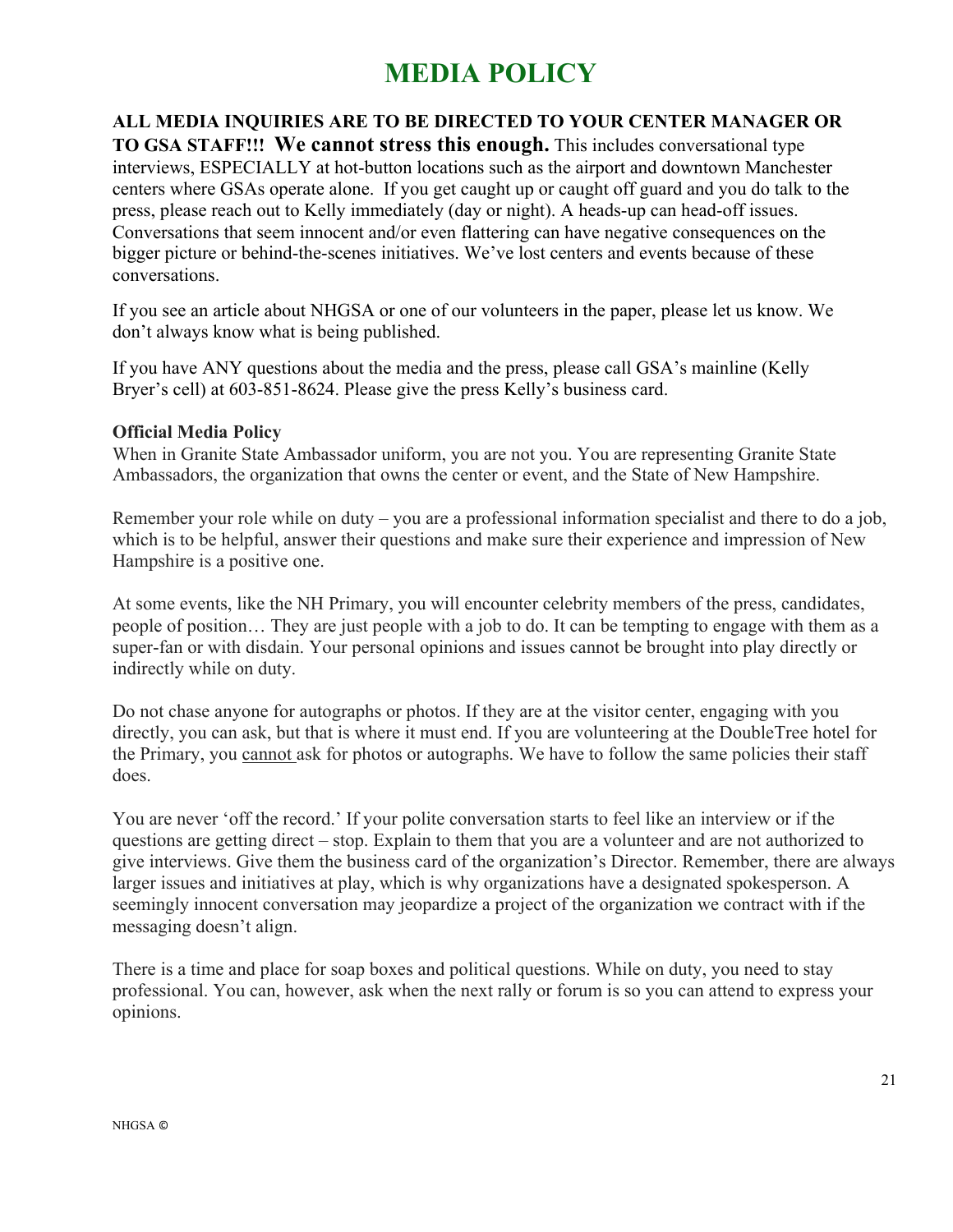### **VOLUNTEER SUPPLEMENTAL INSURANCE SERVICE**

NHGSA provides all our active GSAs CIMA Volunteer Insurance Service.

- Up to \$50,000 in medical expense reimbursement as a result of a covered accident;
- Up to \$1,000,000 in volunteer liability insurance.

Benefits are payable for eligible expenses that are in excess of benefits paid to the volunteer by any other health care plan. In the event no other health insurance exists, benefits will be payable on a primary basis.

For more information or to file a claim, reach out to Kelly at Kelly@nhgsa.com.

### **RECRUITMENT/HOW TO BECOME A GSA**

As you already know, the NHGSA program couldn't work without you. This includes the continued recruitment of friends and family into the training classes. The easiest way to sign up is online. Anyone can sign up on our website (www.nhgsa.com). There is a link on our homepage to information for each training session held throughout the year.

You can give anyone a NHGSA Rack Card or Referral Card or other materials to help them find the information they need. You can personalize the referral cards. If these items are not at your center, please ask Kelly or Emily for a supply.

Remember, all NHGSA Certification Trainings are virtually the same. It doesn't matter which class you attend. Once you are certified, you can volunteer at any Official NHGSA Center throughout the state.

### **TERMINATION OF VOLUNTEER SERVICES**

Volunteering privileges with New Hampshire Granite State Ambassadors are not a permanent arrangement; the right to volunteer with the organization is not of any specific duration.

Based on our commitment to providing the highest quality service to guests and residents of New Hampshire, and to our member centers, sponsors, and partners, New Hampshire Granite State Ambassadors reserves the right to terminate a volunteer's involvement within our programs. NHGSA has the right to ask a volunteer to leave an assignment immediately. In general, failure to adhere to the policies of New Hampshire Granite State Ambassadors is cause for immediate release.

*Grounds for volunteer dismissal may include, but are not limited to the following:*

- Illegal, violent, or unsafe acts
- Failure to abide by organization policies and procedures
- Unsatisfactory performance or misconduct
- Lack of cooperation, or other disrespectful conduct to fellow GSAs, staff, centers, events…